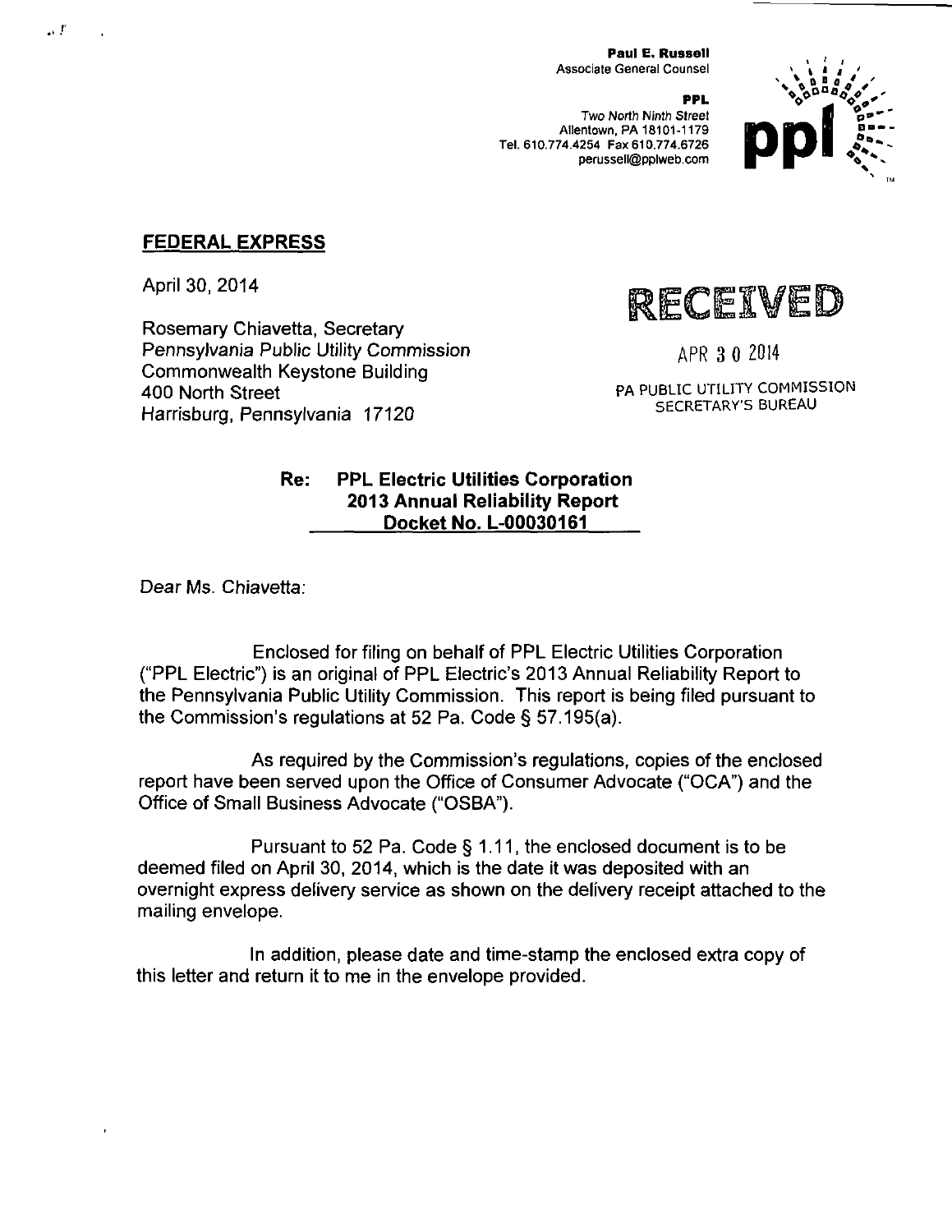$\rightarrow$ 

tf you have any questions regarding the enclosed report, please call me or B. Kathryn Frazier, PPL Electric's Regulatory Affairs Manager at (610) 774- 3372.

Very truly yours,

)<br>sovell  $\cdot$   $\left\{ \right\}$ 

Paul E. Russell

**Enclosures** 

cc: Tanya J. McCloskey, Esquire Mr. John R. Evans Mr. Daniel Searfoorce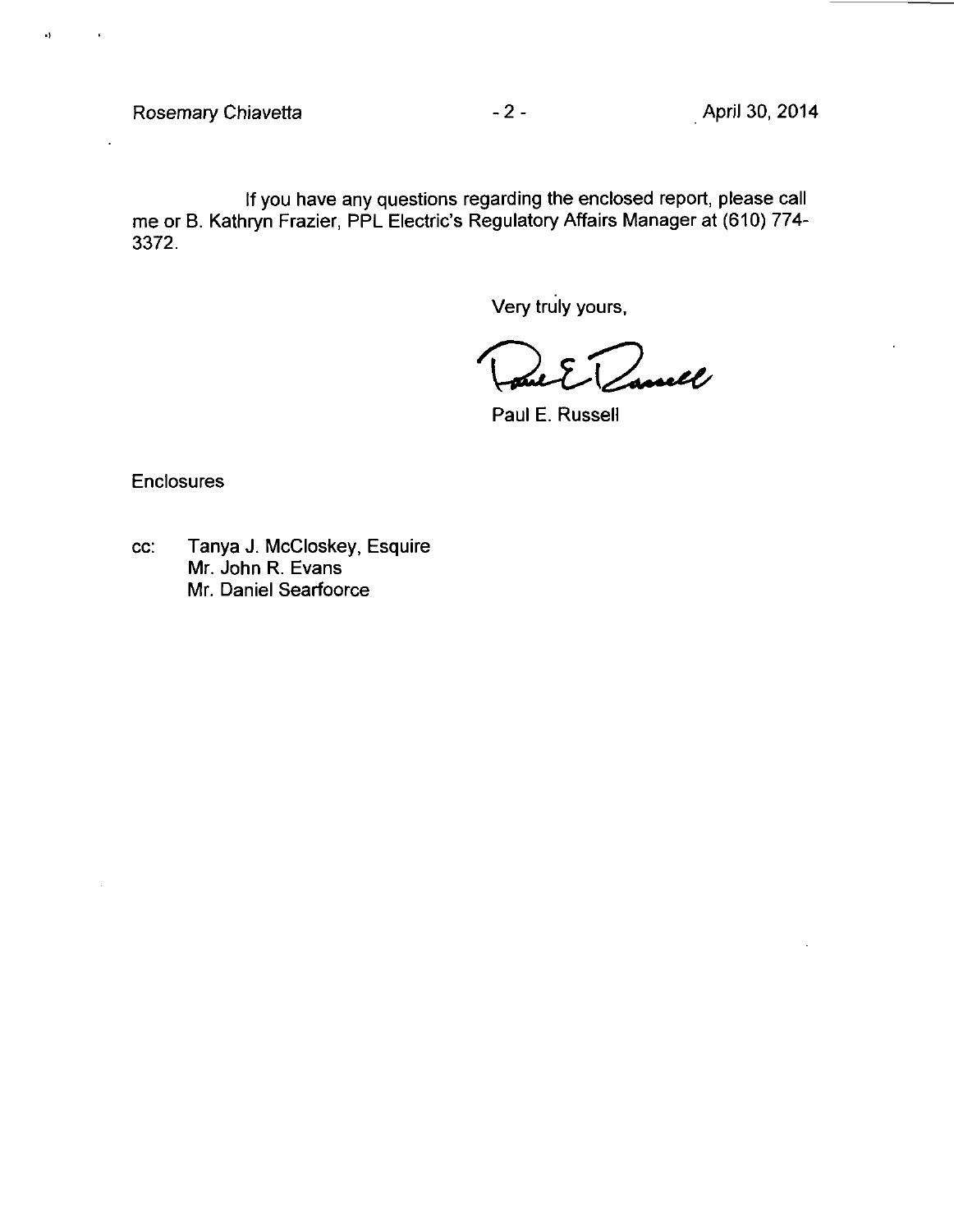

PPL Electric Utilities

# **PPL Electric Utilities Corporation 2013 Annual Reliability Report to the Pennsylvania Public Utility Commission**

 $\bullet$  ) .

 $\sim 100$ 



APR 3 0 2014

PA PUBLIC UTILITY COMMISSION SECRETARY'S BUREAU

*May 1, 2014*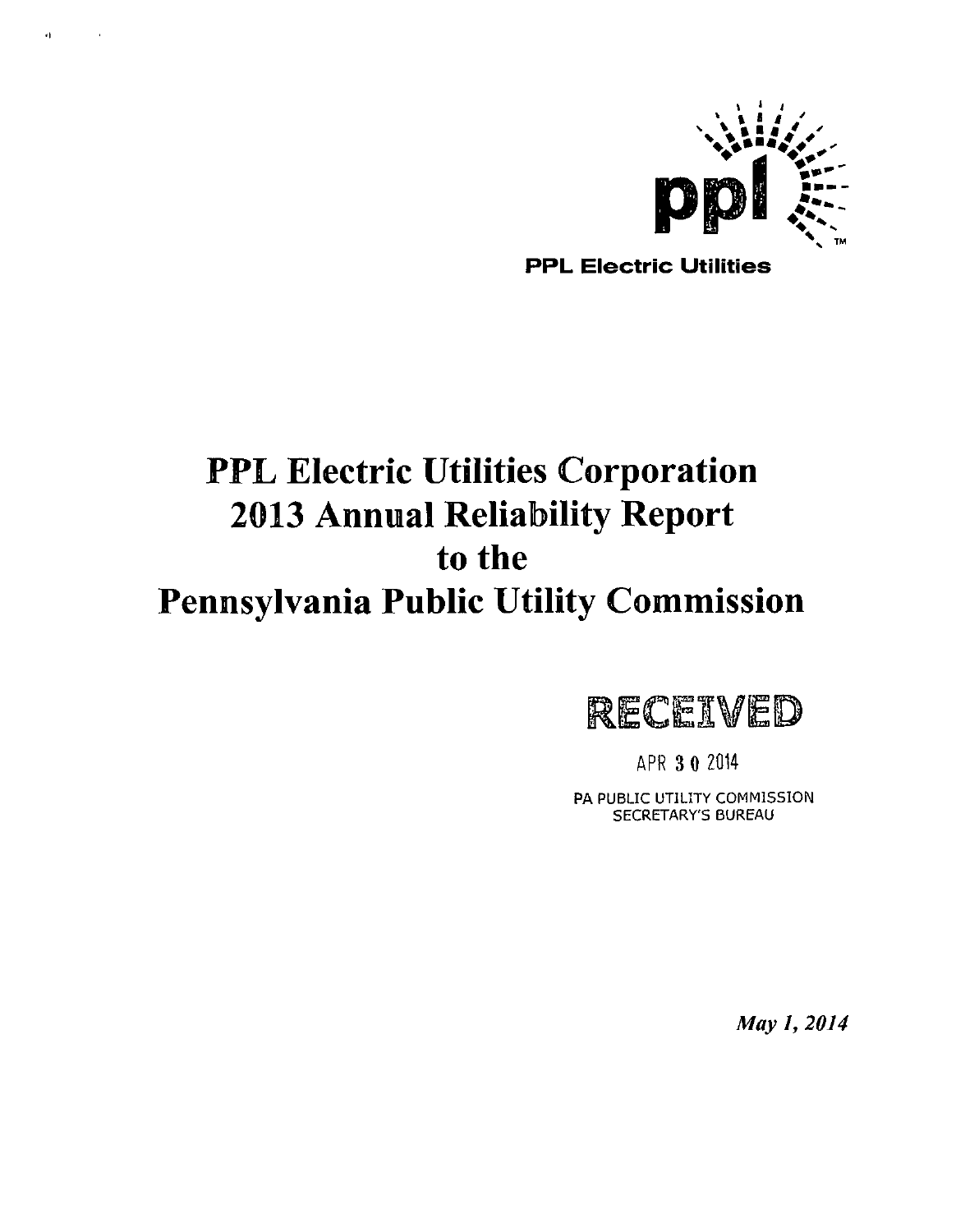*1) An overall current assessment of the state of the system reliability in the EDC's service territory including a discussion of the EDC's current programs and procedures for providing reliable electric service.* 

In 2013, SAIFI, SAIDI, and CAIDI values improved significantly from the prior year, and were well within the 12-month, 36-month, and benchmark standards for PPL Electric Utilities Corporation ("PPL Electric")-

The three-year rolling average for SAIFI, CAIDI, and SAIDI remained below the three-year standard, as well as the rolling 12-month standard. The three-year rolling average for CAIDI and SAIDI were within the benchmark, and SAIFI was less than 1% in excess of the benchmark.

2013 was a mild year for PUC Reportable storms, and somewhat mild for Non-Reportable storms. Twenty-one percent of SAIDI was storm related.

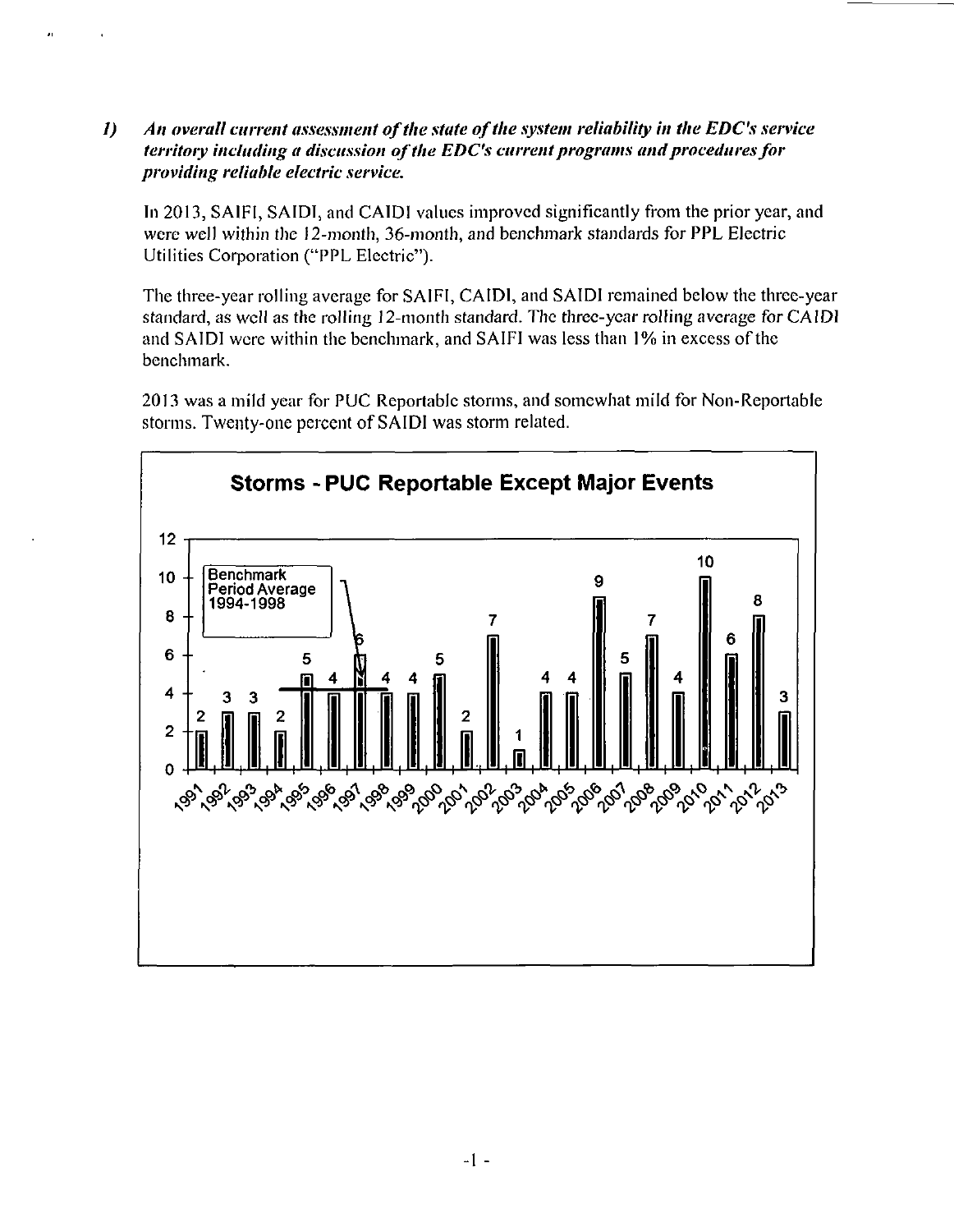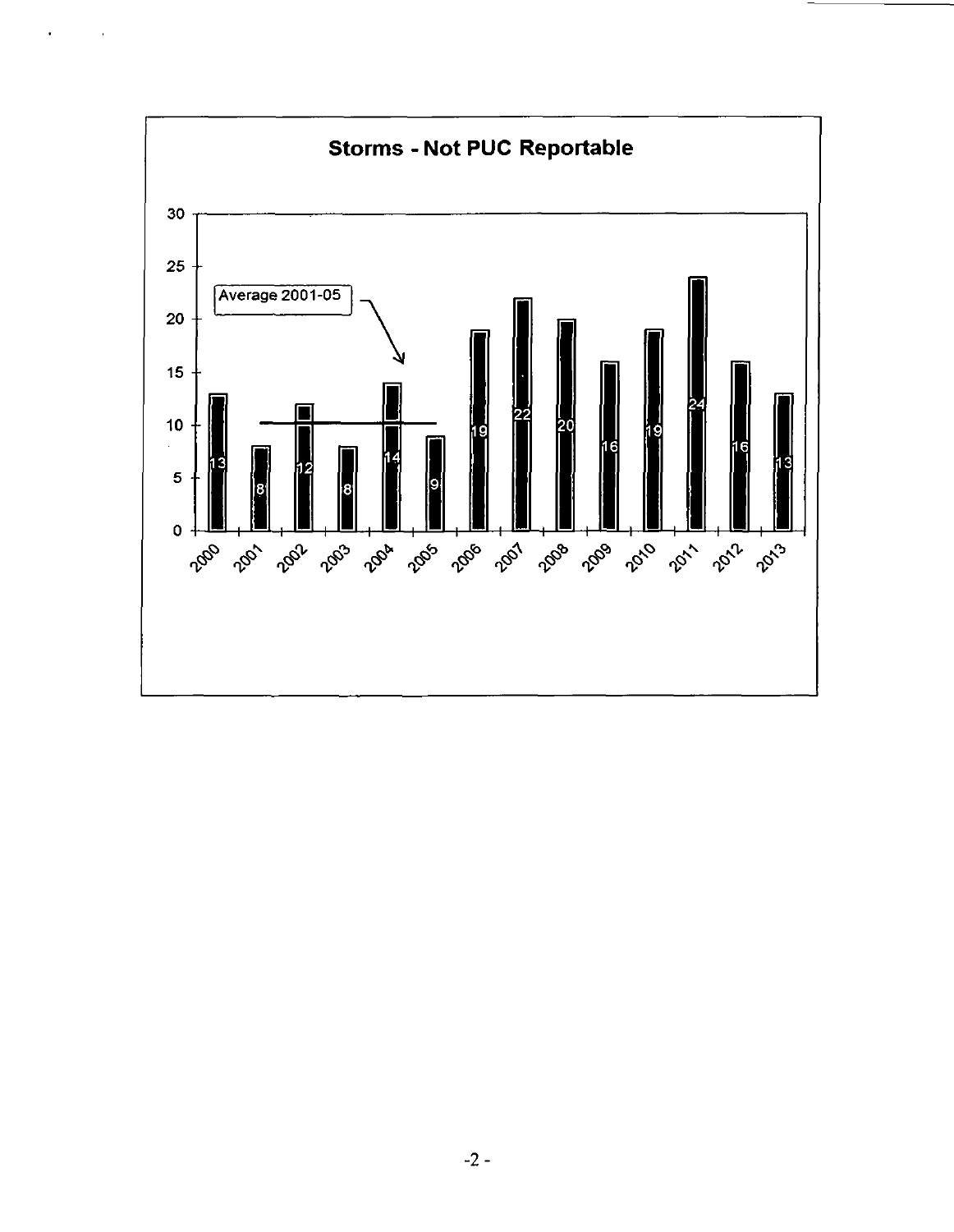SAIFI, CAIDI and SAIDI generally have been maintained near benchmark levels and below the 36-month standard levels since the benchmark years of 1994 through 1998, as evidenced by the following three charts. For 2013 all values were significantly below the benchmark.



-4.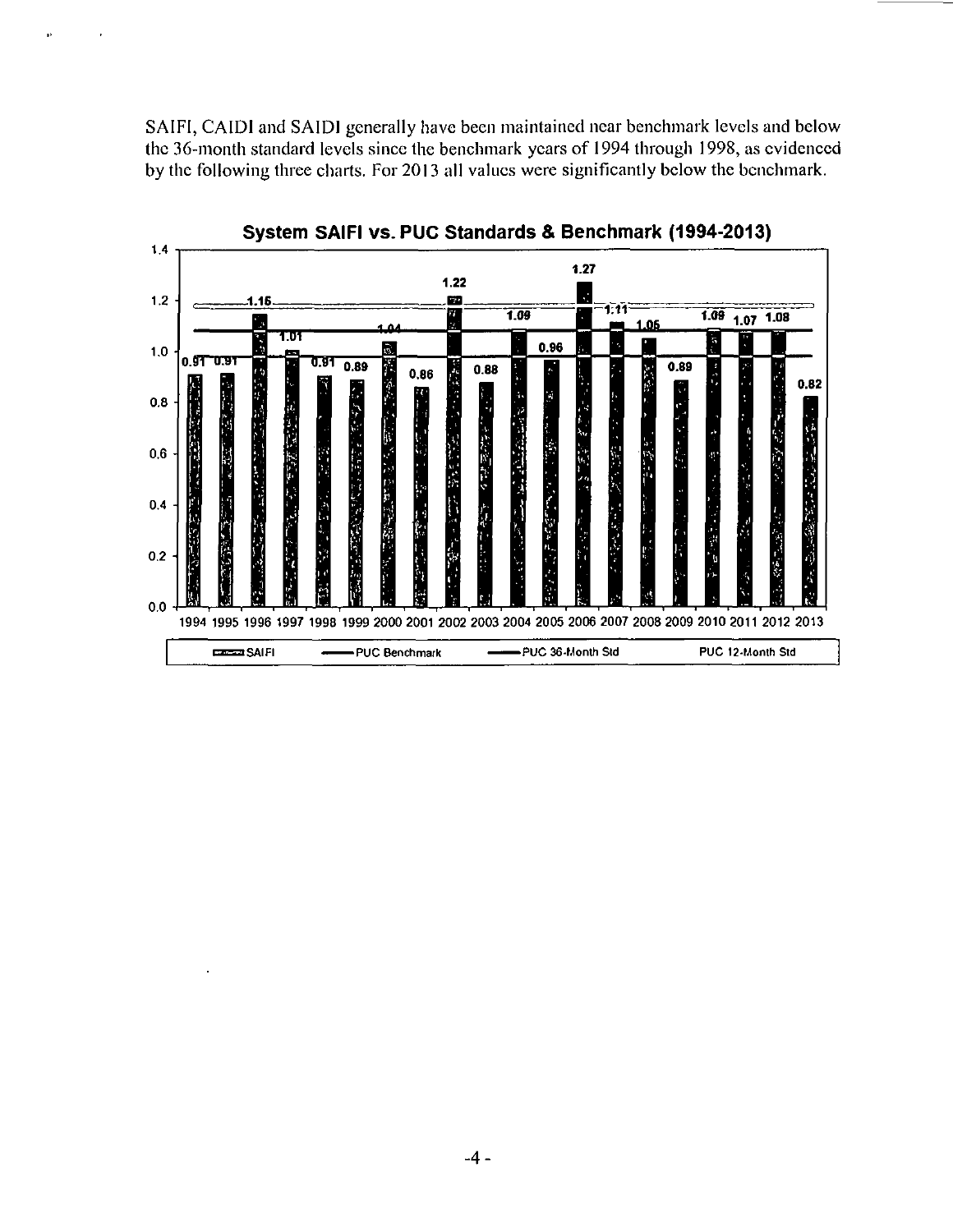

 $\sim$   $\sim$ 

 $\star$ 

 $\sim 10$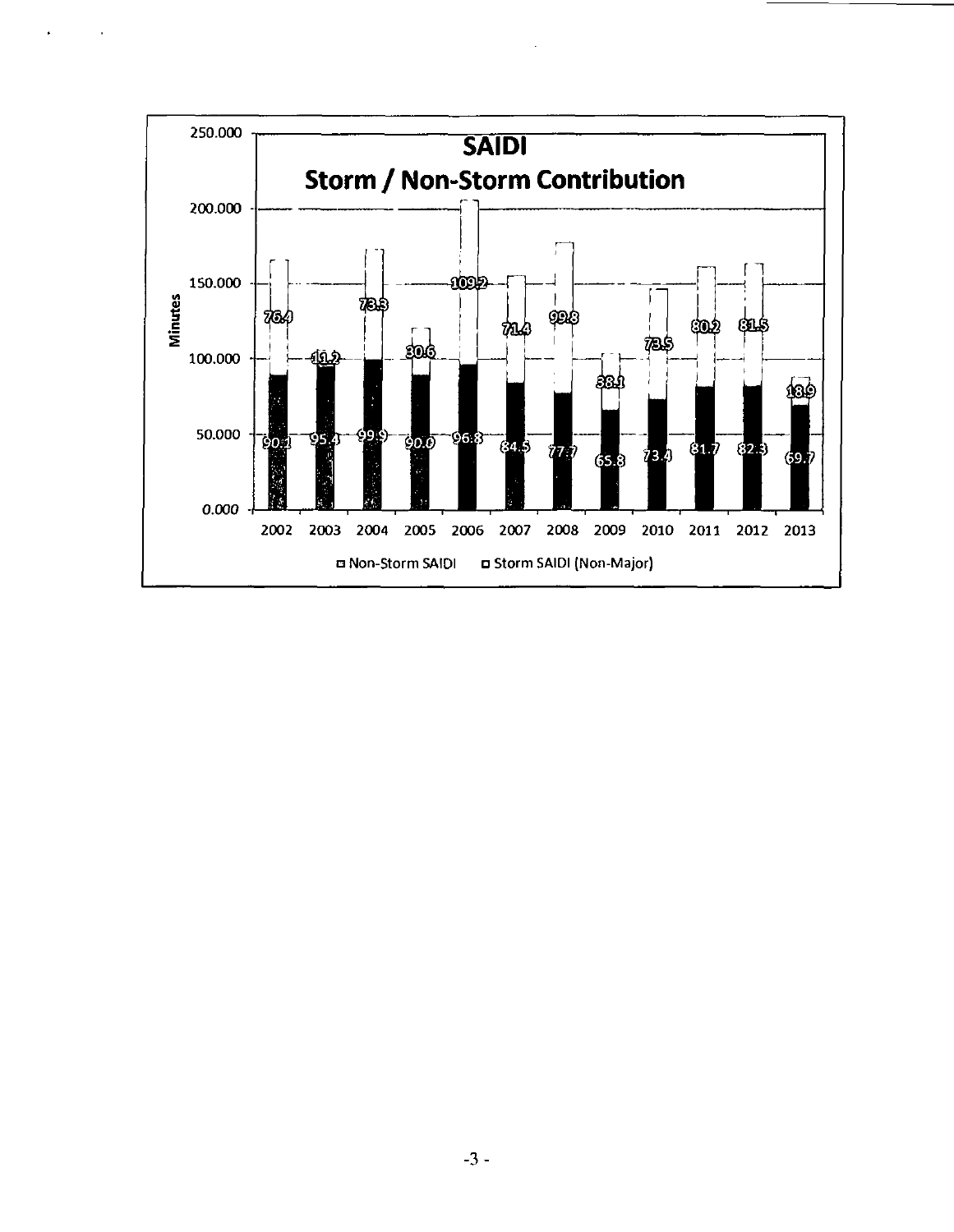

#### **System SAIDI vs. PUC Standards & Benchmark (1994-2013)**



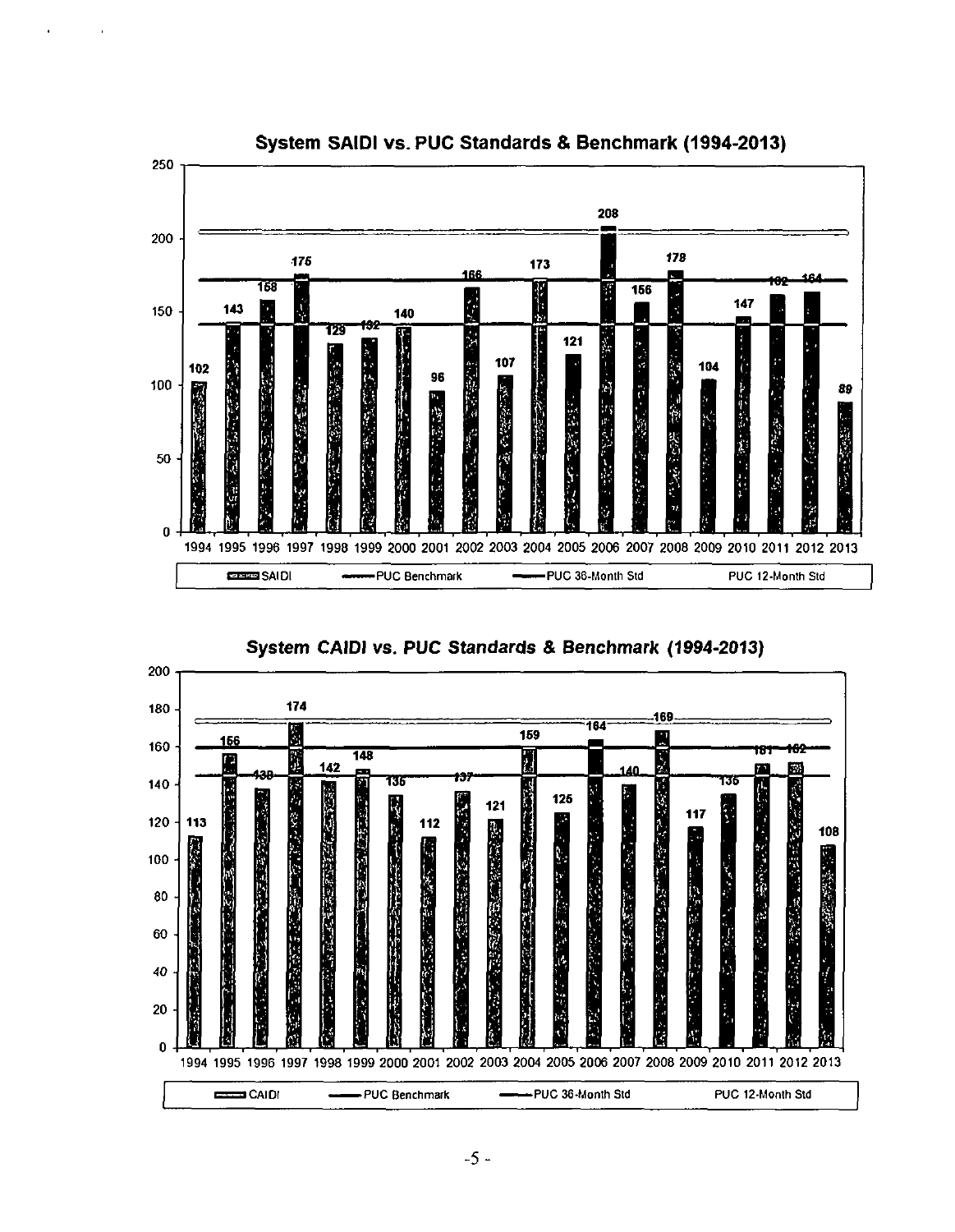PPL Electric is committed to maintaining acceptable levels of electric delivery service to its customers. Maintenance programs are one of the key elements that focus on maintaining system and circuit reliability, equipment performance, and interruption prevention. The scope of these maintenance programs, procedures, and activities covers all areas of the electrical infrastructure.

These programs include:

#### **Transmission**

Transmission inspection programs include aerial and foot patrols. These patrols focus on comprehensive inspections, routine inspections, and identification of emergency work. These patrols include inspection of all equipment, including poles, arms, line switches, interrupters, arresters, grounding, guying, anchors, and other key transmission components.

#### **Substation**

Substation maintenance programs include inspections and overhauls of equipment, such as breakers, disconnects, power cables, and security equipment. Some equipment is maintained on a time basis; other equipment is condition-monitored. These two methods help ensure that maintenance work is performed in a timely manner. Besides time and condition-based maintenance, thermo-graphic inspections help ensure that substation equipment does not operate at elevated temperature levels for an extended period of time, which could lead to equipment failure

#### **Distribution**

Distribution encompasses many maintenance aspects similar to transmission and substations, and also includes load surveys that help engineers determine peak load requirements, circuit analyses for the identification of lines requiring maintenance work, voltage relief, or other capital improvements. Overhead line inspections can identify the weak links in the system so that damaged or deteriorated equipment can be repaired or replaced. In addition, distribution maintenance includes inspections of poles, voltage regulators, line switches, capacitors, and other key distribution equipment. PPL Electric also tests underground cable for integrity to determine if the cable needs to be replaced, repaired or cured to prevent future failures.

#### Vegetation

The vegetation on PPL Electric's transmission and distribution rights-of-way (ROW) is maintained utilizing a combination of several management techniques. These include tree pruning, tree removal, re-clearing and herbicide application. Lines are fieldsurveyed on a regular basis. The work is scheduled and budgeted based on the conditions observed and past performance.

Each of these programs is more fully described in Appendices A through D.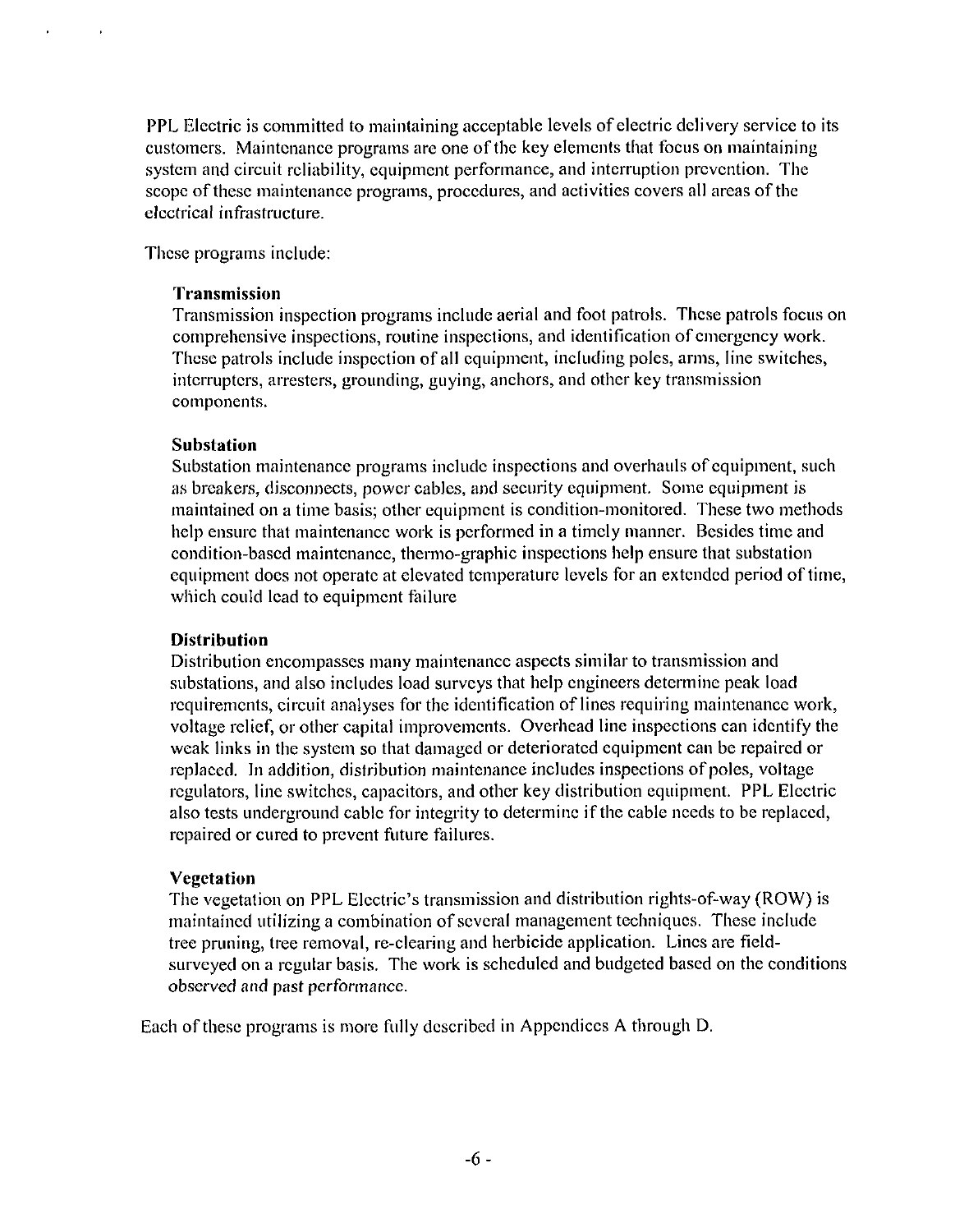*2) A description of each major event that occurred during the year being reported on,*  including the time and duration of the event, the number of customers affected, the cause *of the event and any modified procedures adopted in order to avoid or minimize the impact of similar events in the future.* 

No major events occurred in 2013.

 $\sim$   $\sim$ 

 $\bullet$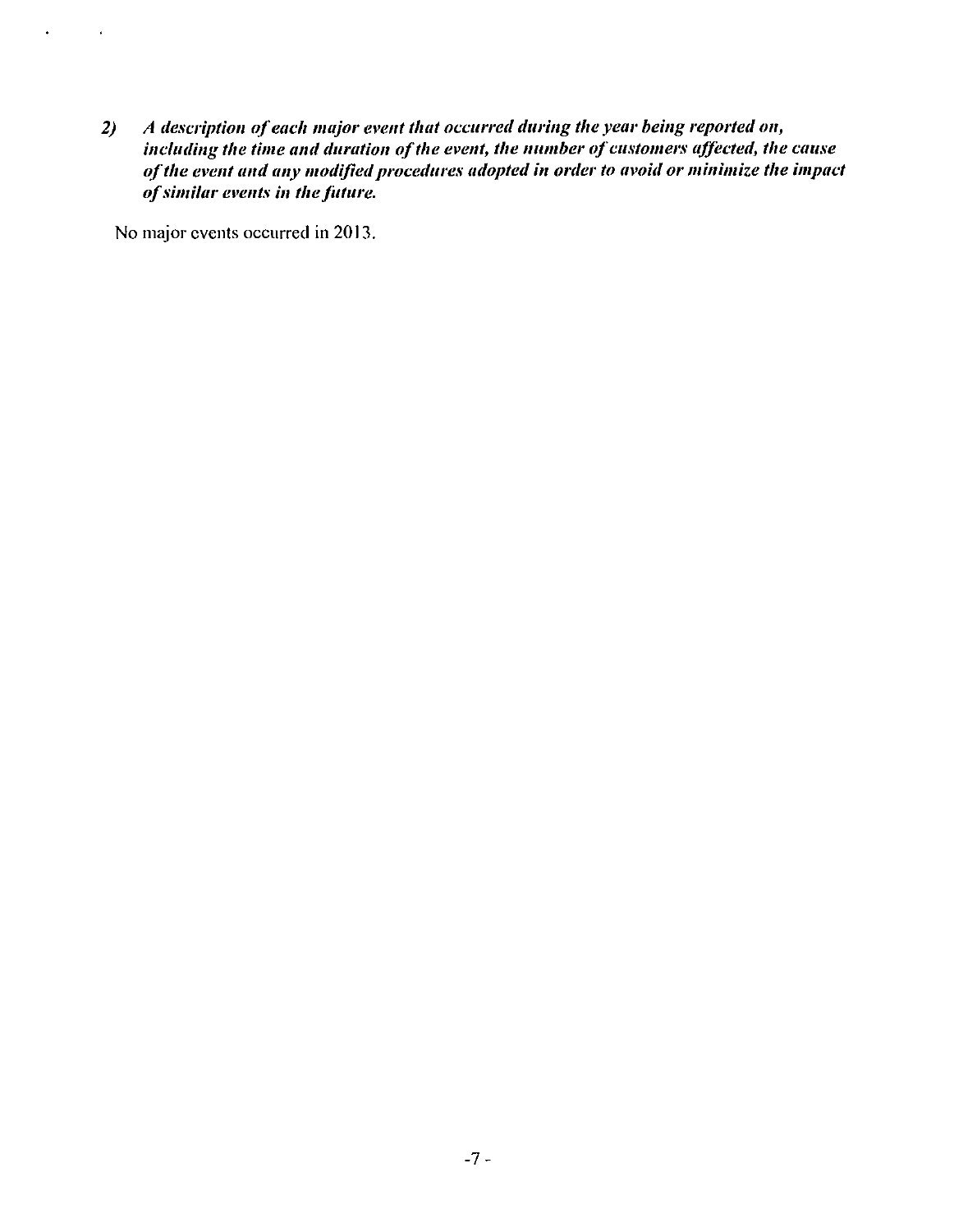*3) A table showing the actual values of each of the reliability indices (SAIFI, CAIDI, SAIDI,*  and if available, MAIFI) for the EDC's service territory for each of the preceding 3 *calendar years. The report shall include the data used in calculating the indices, namely the average number of customers served, the number of sustained customer interruptions, the number of customers affected, and the customer minutes of interruption. IfMAIFI values are provided, the number of customer momentary interruptions shall also be reported.* 

| Year                                                                                                       | 2011        | 2012        | 2013 <sup>1</sup> | 3 Yr. Avg.  |
|------------------------------------------------------------------------------------------------------------|-------------|-------------|-------------------|-------------|
| <b>SAIFI</b><br>(Benchmark = $0.98$ ;<br>Rolling 12-month Std. $= 1.18$ ;<br>Rolling $3-yr$ . Std. = 1.08) | 1.071       | 1.075       | 0.817             | 0.988       |
| <b>CAIDI</b><br>$(Benchmark = 145;$<br>Rolling 12-month Std. = 174;<br>Rolling 3-yr. Std. $= 160$ )        | 151.2       | 152.3       | 108.4             | 137.3       |
| SAIDI<br>$(Benchmark = 142;$<br>Rolling 12-month Std. $= 205$ ;<br>Rolling $3-yr$ . Std. = 172)            | 161.9       | 163.8       | 88.6              | 138.1       |
| MAIFI <sup>2</sup>                                                                                         | 5.0         | 4,1         | 3.5               | 4.2         |
| <b>Customers Served</b> <sup>3</sup>                                                                       | 1,389,884   | 1,392,408   | 1.395,325         | 1,392,539   |
| <b>Number of Sustained Customer</b><br><b>Interruptions (Trouble Cases)</b>                                | 18,412      | 16,372      | 14,400            | 16,395      |
| Number of Customers Affected <sup>4</sup>                                                                  | 1,489,077   | 1,497,453   | 1,140,583         | 1,375,704   |
| <b>Customer Minutes of Interruptions</b>                                                                   | 225,087,898 | 228,085,193 | 123,601,330       | 192,258,140 |
| <b>Number of Customer Momentary</b><br>Interruptions                                                       | 6,510,312   | 6,994,790   | 5,716,569         | 6,407,224   |

<sup>&</sup>lt;sup>1</sup> Any slight variations from data provided previously are the result of error corrections.

<sup>&</sup>lt;sup>2</sup> MAIFI data are obtained at the substation breaker and do not include momentaries at lower level devices.

 $<sup>3</sup>$  PPL Electric calculates the annual indices using customers served at the end of the period. This is consistent with</sup> the method used to calculate PPL Electric's benchmarks.

<sup>&</sup>lt;sup>4</sup> The data reflects the number of customers interrupted for each interruption event summed for all events, also known as customer interruptions. If a customer is affected by three separate cases of trouble, that customer represents three customer interruptions, but only one customer interrupted.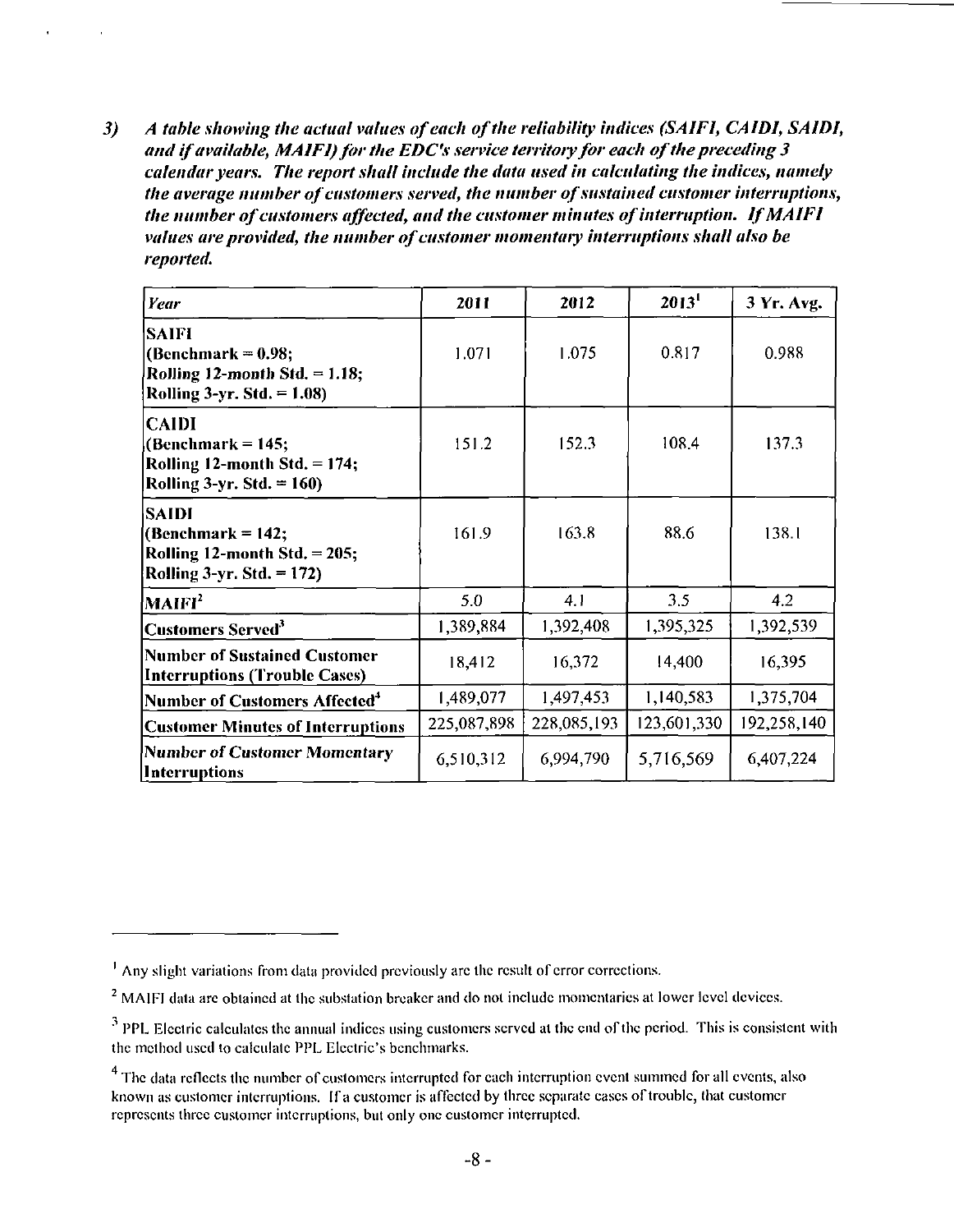*4) A breakdown and analysis of outage causes during the year being reported on, including the number and percentage of service outages, the number of customers interrupted, and customer interruption minutes categorized by outage cause such as equipment failure, animal contact, tree related, and so forth. Proposed solutions to identified service problems shall be reported.* 

The table shows a breakdown of service outage causes for  $2013$ <sup>5</sup>. The top three causes (Equipment Failure, Tree Related, and Animals), based on percent of cases, are highlighted in the table. Service interruption definitions are provided in Appendix E. PPL Electric has maintenance programs to address controllable service outages. Those programs are detailed in Appendices A through D.

| <b>Cause Description</b>      | Trouble<br>Cases <sup>6</sup> | Percent of<br><b>Trouble</b><br>Cases | <b>Customer</b><br><b>Interruptions</b> | <b>Percent of</b><br><b>Customer</b><br>Interruption<br>S | <b>Customer</b><br><b>Minutes</b> | Percent of<br><b>Customer</b><br><b>Minutes</b> |
|-------------------------------|-------------------------------|---------------------------------------|-----------------------------------------|-----------------------------------------------------------|-----------------------------------|-------------------------------------------------|
| Animals                       | 2,967                         | 20.6%                                 | 64,503                                  | 5.7%                                                      | 5,692,006                         | 4.6%                                            |
| Contact/Dig-In                | 146                           | 1.0%                                  | 22,593                                  | 2.0%                                                      | 2,008,018                         | 1.6%                                            |
| Directed by Non-PPL Authority | 261                           | 1.8%                                  | 9,270                                   | 0.8%                                                      | 1,028,689                         | 0.8%                                            |
| <b>Equipment Failures</b>     | 4.905                         | 34.1%                                 | 340,750                                 | 29.9%                                                     | 32,934,266                        | 26.6%                                           |
| Improper Design               | 12                            | 0.1%                                  | 16,704                                  | 1.5%                                                      | 1,825,948                         | 1.5%                                            |
| Improper Installation         | 3                             | $0.0\%$                               | 776                                     | 0.1%                                                      | 81,829                            | 0.1%                                            |
| Improper Operation            | $\overline{2}$                | $0.0\%$                               | 1,654                                   | 0.1%                                                      | 87,219                            | 0.1%                                            |
| Nothing Found                 | 1,135                         | 7.9%                                  | 99,103                                  | 8.7%                                                      | 5,844,239                         | 4.7%                                            |
| Other-Controllable            | 136                           | 0.9%                                  | 56,677                                  | 5.0%                                                      | 3,185,064                         | 2.6%                                            |
| Other-Non Control             | 289                           | 2.0%                                  | 40,397                                  | 3.5%                                                      | 2,541,035                         | 2.1%                                            |
| Other-Public                  | 53                            | 0.4%                                  | 6,369                                   | 0.6%                                                      | 1,032,547                         | $0.8\%$                                         |
| Tree Related                  | 3,694                         | 25.7%                                 | 298,285                                 | 26.2%                                                     | 48,669,905                        | 39.4%                                           |
| Vehicles                      | 797                           | 5.5%                                  | 183,502                                 | 16.1%                                                     | 18,670,567                        | 15.1%                                           |
|                               | 14,400                        | 100.0%                                | 1,140,583                               | 100.0%                                                    | 123,601,330                       | 100.0%                                          |

 $\eta^{\prime}$ 

<sup>5</sup>Any slight variations from data provided previously arc the result of error corrections.

 $<sup>6</sup>$  Cases of trouble are the number of sustained customer service interruptions (i.e., service outages).</sup>

The data reflects the number of customers interrupted for each interruption event summed for all events, also known as customer interruptions. If a customer is affected by three separate cases of trouble, that customer represents three customer interruptions, but only one customer interrupted.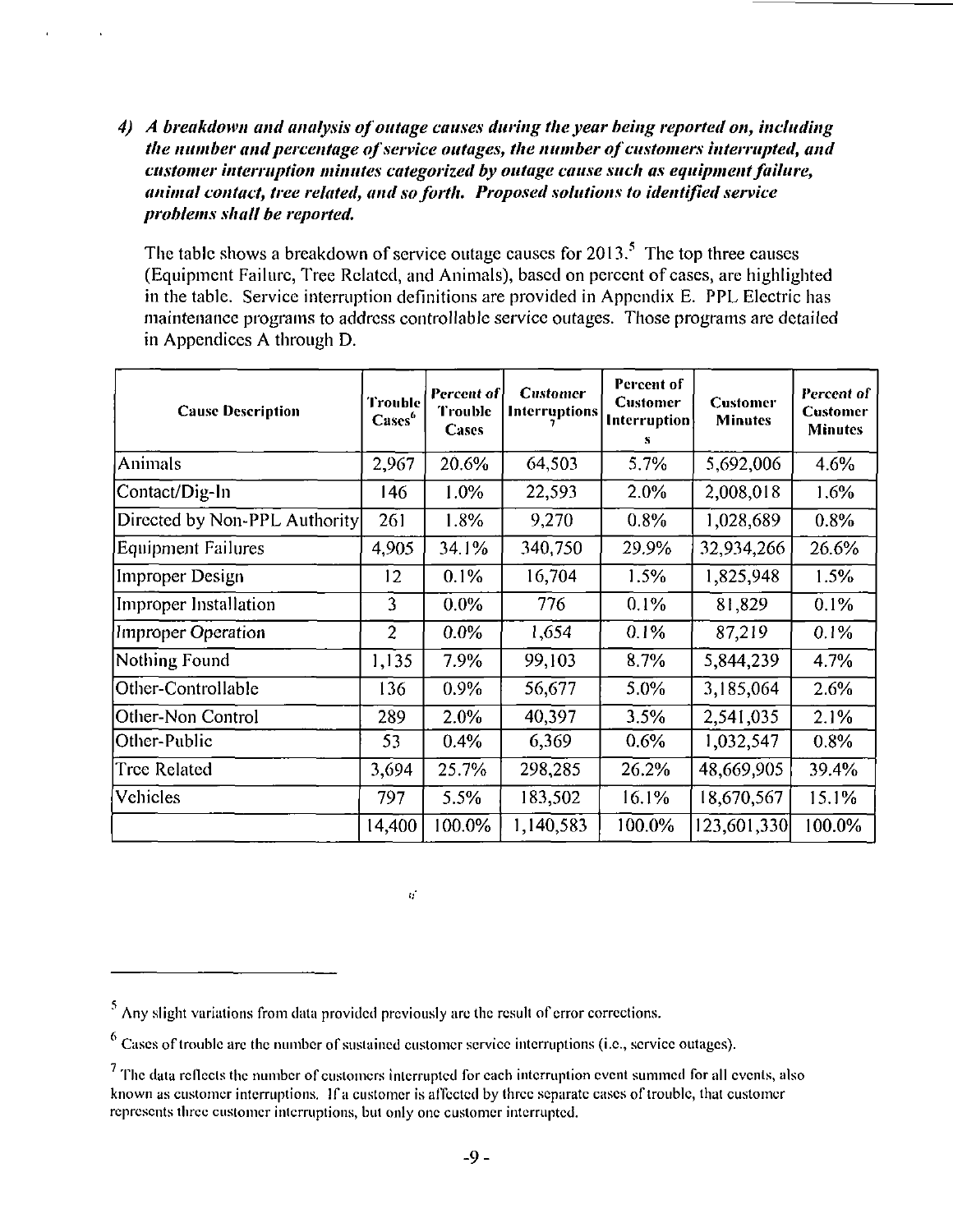Analysis of causes contributing to the majority of service interruptions:

Weather Conditions: PPL Electric records weather conditions, such as wind or lightning, as contributing factors to service interruptions, but does not code them as direct interruption causes. Therefore, some fluctuations in cause categories, especially tree- and equipment-related causes, arc attributable to weather variations.

Tree Related: PPL Electric has recently increased funding to more aggressively address out of right-of-way danger trees. For trees within the right-of-way, PPL Electric has implemented a more aggressive trimming strategy.

Animals: Animals accounted for about 20.6% of PPL Electric's cases of trouble. Although this represents a significant number of cases, the effect on SAIFI and CAIDI is small because approximately 78% of the number of cases of trouble was associated with individual distribution transformers. However, when animal contacts affect substation equipment, the effect may be widespread and potentially can interrupt thousands of customers on multiple circuits. In addition to guarding new distribution transformers and substations, in 2009, PPL Electric initiated distribution and substation animal guarding programs to focus systematically on protecting existing facilities most at risk of incurring animal-caused interruptions. All substations are scheduled to be animal guarded by 2017.

Vehicles: Although vehicles cause a small percentage of the number of cases of trouble, they accounted for a large percentage of customer interruptions and customer minutes, because main distribution lines generally are located along major thoroughfares with higher traffic densities. In addition, vehicle-related cases often result in extended repair times to replace broken poles. Service interruptions due to vehicles are on the rise as a result of an increasing number of drivers and vehicles on the road. PPL Electric has a program to identify and relocate poles that are subject to multiple vehicle hits.

Equipment Failure: Equipment failure is one of the largest single contributors to the number of cases of trouble, customer interruptions and customer minutes. However, approximately 36% of the cases of trouble, 34% of the customer interruptions, and 30% of the customer minutes attributed to equipment failure were weather-related and, as such, are not considered to be indicators of equipment condition or performance. In 2009, to help reduce the risk of incurring interruptions due to equipment failures, PPL Electric initiated an Asset Optimization Strategy project to assess equipment health and generate a long-term plan for proactive infrastructure replacement and enhanced maintenance practices. It is anticipated that, over time, this strategy will improve reliability performance as it pertains to PPL Electric's distribution, substation, and transmission assets.

Nothing Found: This description is recorded when the responding crew can find no cause for the interruption. That is, when there is no evidence of equipment failure, damage, or contact after a line patrol is completed. For example, during heavy thunderstorms, when a line fuse blows or a single-phase Oil Circuit Recloser (OCR) locks open and when closed for test, the fuse holds, or the OCR remains closed, and a patrol reveals nothing.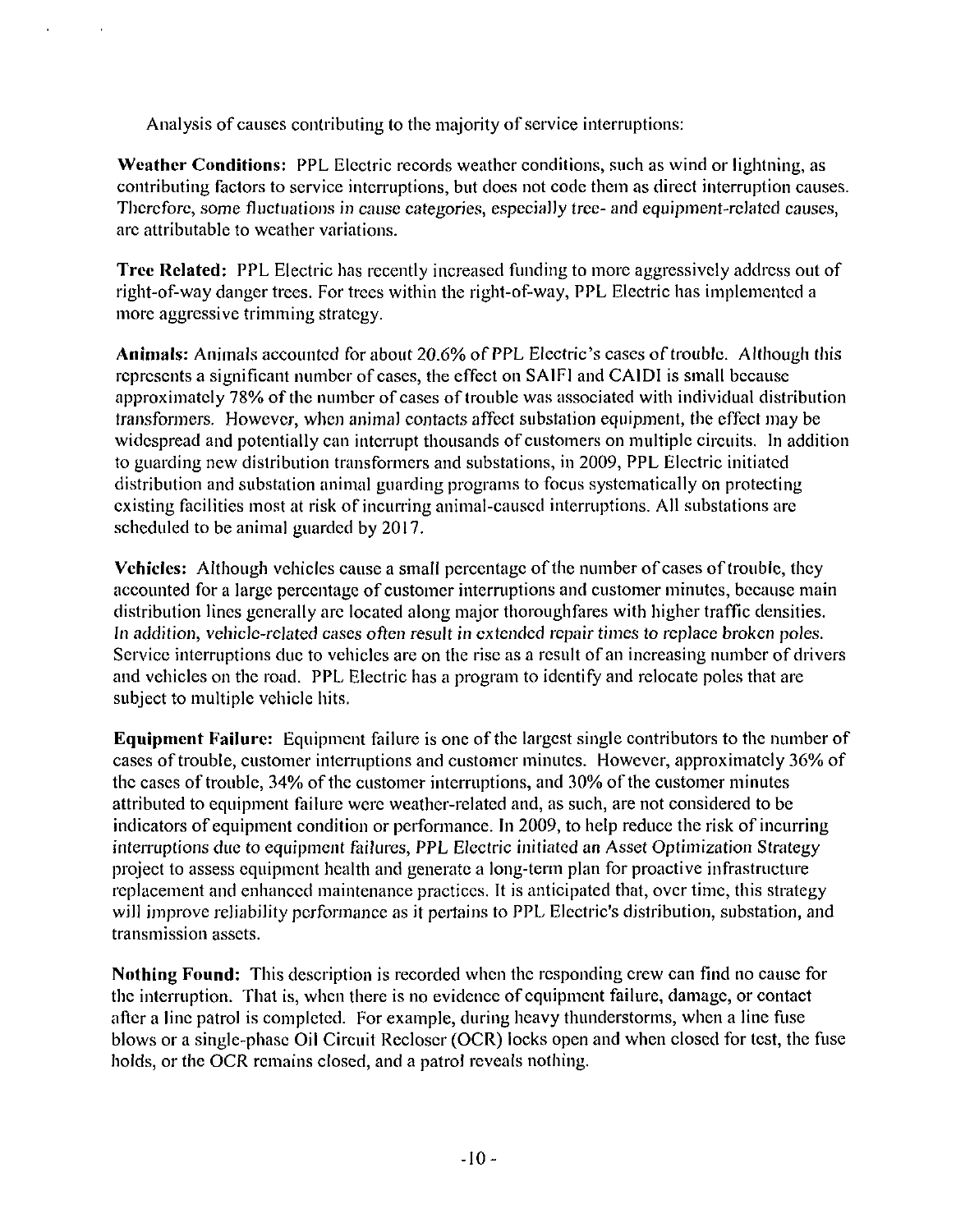#### *5) A list ofthe major remedial efforts taken to date and planned for circuits that have been on worst performing 5% of circuits list for a year or more.*

### **Circuit 53601, DALMATIA 36-01**

#### Performance Analysis

 $\mathcal{A}$ 

Three major outages significantly affected this circuit's reliability in the past four quarters. Tree related interruptions were the most common outage cause.

On June 27, 2013, the Sunbury-Dauphin 69kV circuit tripped to lockout due to a broken transmission pole caused by a tree from outside the right of way falling on a guy wire. This outage affected approximately 13,100 customers at Dalmatia, Elizabethville, Lykens, Gratz, and Williamstown substations. Approximately 1,200 customers on the Dalmatia 36-01 were interrupted for up to 447 minutes, resulting in 444,278 CMI.

On November 02, 2013, a tree made contact with an overhead primary conductor and caused a recloser to trip to lockout. The outage affected approximately 360 customers for up to 386 minutes, resulting in 137,921 CMI.

On July 12, 2013, a tree made contact with an overhead primary conductor and caused a recloser to trip to lockout. The outage affected approximately 360 customers for up to 561 minutes, resulting in 105,344 CMI.

In total, the Dalmatia 36-01 circuit had 36 outages between January 2013 and December 2013. The causes of these outages include: tree related (14), equipment failures (11), animal contacts (5), nothing found (3), vehicles (2), and other (1).

#### Remedial Actions

- Spot trimming along a high CEMI customer tap was completed in late September 2013.
- Additional single phase fusing was installed on a problematic tap in June 2013.
- A failed recloser was replaced in early 2013.
- The Sunbury-Dauphin and Dauphin-Pine Grove 69 kV circuits are scheduled to have remote operator controlled switches installed in 2014. The switches will allow operators to quickly sectionalizc and limit the impact of any outage.
- The Dalmatia to Dauphin section of the Sunbury-Dauphin 69 kV circuit was recently trimmed in early 2014.
- The Dalmatia 36-01 circuit is scheduled to be trimmed in 2015 as part of its vegetation management cycle.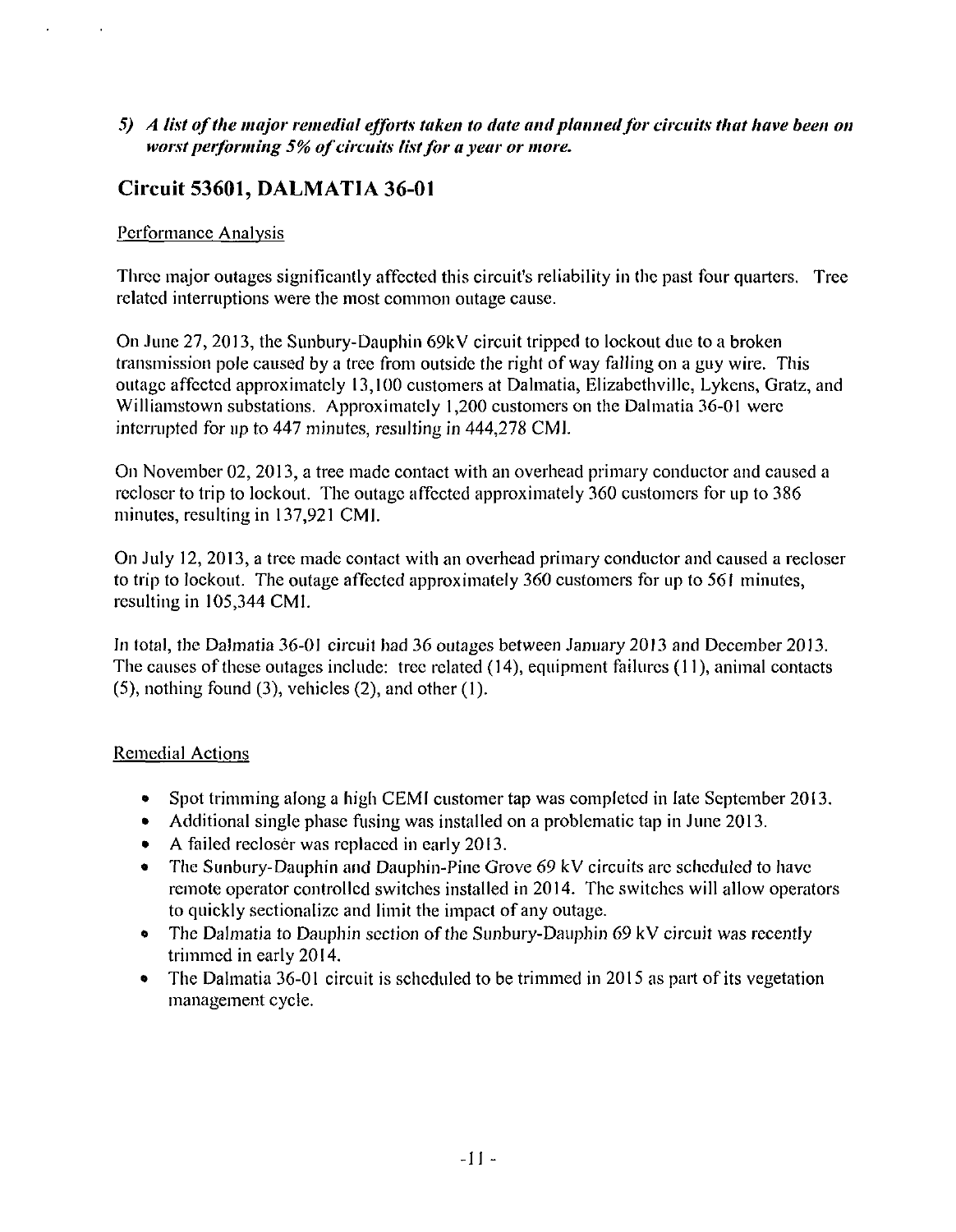### **Circuit 53602, DALMATIA 36-02**

#### Performance Analysis

Two outages significantly affected this circuit's reliability in the past four quarters. Tree related interruptions were the most common outage cause.

On June 27, 2013, the Sunbury-Dauphin 69kV circuit tripped to lockout due to a broken transmission pole caused by a tree from outside the right of way falling on a guy wire. This outage affected approximately 13,100 customers at Dalmatia, Elizabethville, Lykens, Gratz, and Williamstown substations. Approximately 2,355 customers on the Dalmatia 36-02 were interrupted for up to 447 minutes, resulting in 380,496 CMI.

On April 10, 2013, an equipment failure occurred on an overhead primary conductor and caused a recloser to trip to lockout. The outage affected approximately 390 customers for up to 356 minutes, resulting in 82,576 CMI.

In total, the Dalmatia 36-02 circuit had 60 outages between January 2013 and December 2013. The causes of these outages include: tree related (25), equipment failures (21), other (5), nothing found (5), animal contacts (3), and vehicle (1).

#### Remedial Actions

- Three phase voltage regulators were installed on the adjacent PENS 74-01 circuit in 2013. The regulators allow for additional customers to be transferred in the event of an outage.
- A thermography inspection was completed on the overhead two and three phase sections of the circuit in March 2013. A transformer stem connector repair was made.
- Additional fusing was installed in two locations during September 2013 in order to reduce customer exposure.
- Additional radio communication is scheduled to be added to a recloser and normally open air break in 2014. This will allow remote operator controlled switching for approximately 200 customers.
- The Dalmatia 36-02 circuit is scheduled to be trimmed in 2014 Q3 as part of its vegetation management cycle.
- The Dalmatia to Dauphin section of the Sunbury-Dauphin 69 kV circuit was recently trimmed in early 2014.
- The Sunbury-Dauphin and Dauphin-Pine Grove 69 kV circuits are scheduled to have remote operator controlled switches installed in 2014. The switches will allow operators to quickly sectionalizc and limit the impact of any outage.
- A new 69-12 kV substation in the Meiserville area is scheduled for construction. The project will significantly reduce customer counts and circuit miles on the Dalmatia 36-02 circuit as well as increase transfer capability in the area. The substation was originally intended to go into service in November, 2012, but has been delayed by land acquisitions and condemnation proceedings. If a successful resolution can be reached, the new substation will be scheduled for completion in 2016.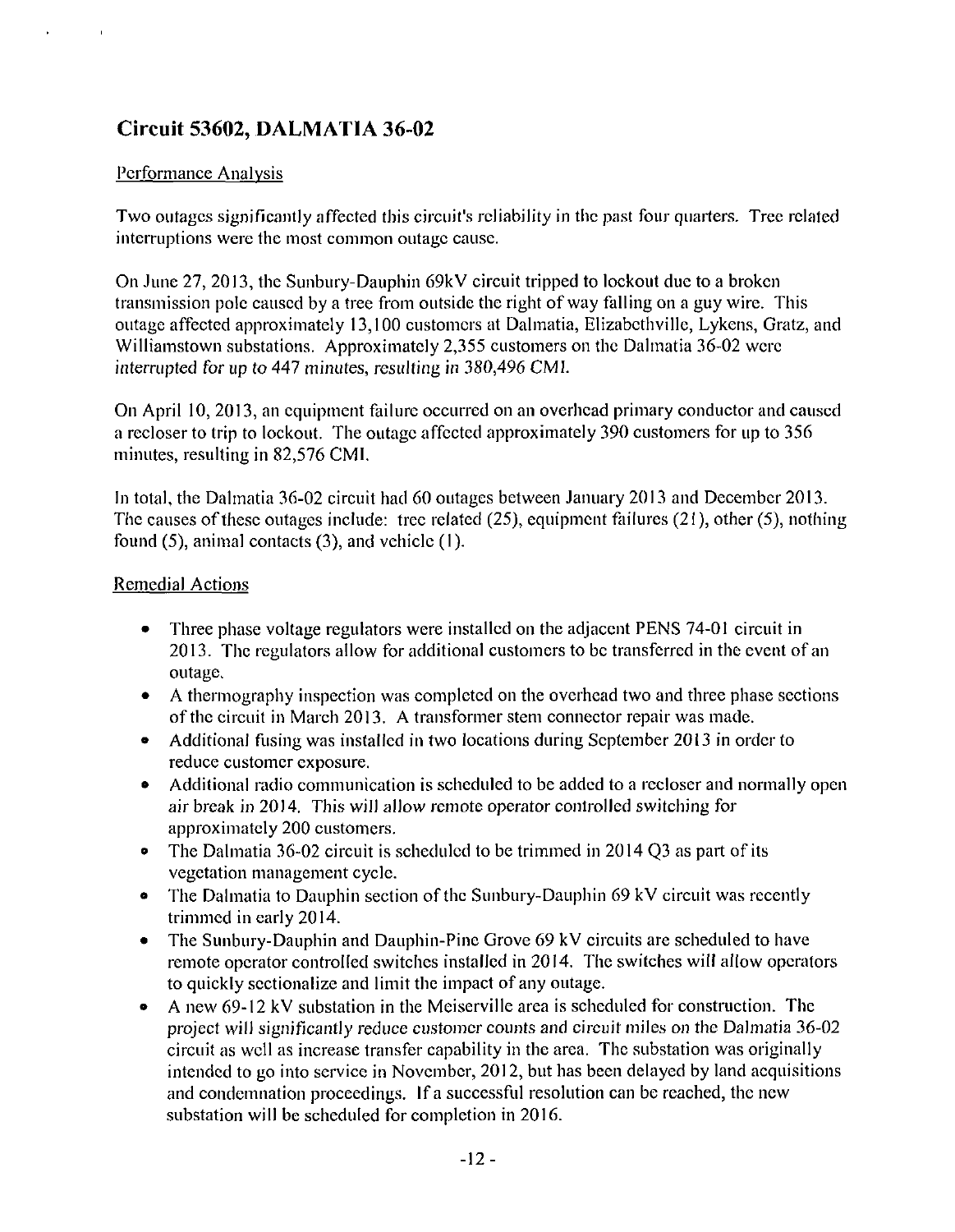### **Circuit 28302 NEWFOUNDLAND 83-02**

On April 19, 2013, a tree made contact with an overhead primary conductor and caused a recloser to trip to lockout. The outage affected approximately 250 customers for up to 759 minutes, resulting in 192,623 CMI.

On December 01, 2013, a tree made contact with an overhead primary conductor and caused a recloser to trip to lockout. The outage affected approximately 170 customers for up to 403 minutes, resulting in 69,153 CMI.

On July 23, 2013, a tree made contact with an overhead primary conductor and caused a recloser to trip to lockout. The outage affected approximately 170 customers for up to 511 minutes, resulting in 88,239 CMI.

In total, the Newfoundland 83-02 circuit had 51 outages between January 2013 and December 2013. The causes of these outages include: tree related (26), equipment failures (15), animal contacts (5), vehicles (4), and other (1).

#### Remedial Actions:

- In June 2013, construction of the Newfoundland 83-02 to Tafton 80-01 tie line was completed. This new tie will improve scctionalizing capability and reduce customer outage durations on both circuits.
- In June 2013, construction of the new Ledgedale Substation was completed. This project transferred approximately 1,181 PPL customers off of the Newfoundland 83-02 circuit. The new substation will provide new scctionalizing capabilities and reduce customer exposure to outages.
- In 2013, PPL Vegetation Management trimmed a mile of single phase line that has had several tree related outages in the past year in order to prevent future tree related outages.
- In 2014, a project will relocate 79 customers that experienced eight outages in the past year. This project will move these customers to a more reliable source off of the North Coolbaugh 88-01 line.
- In 2014, a midline hydraulic recloser will be replaced with a new automated recloser as part of the Smart Grid project plan. This automated recloser will reduce future outage durations and improve scctionalizing capabilities.
- In May 2015, the construction of the new Angels Substation will be complete. This substation will relieve approximately 662 customers off the Newfoundland 83-02 circuit. The new substation will provide new scctionalizing capabilities and reduce customer exposure to outages.
- In 2015, PPL Vegetation Management plans to trim the entire Newfoundland 83-02 circuit in order to reduce future tree related outages.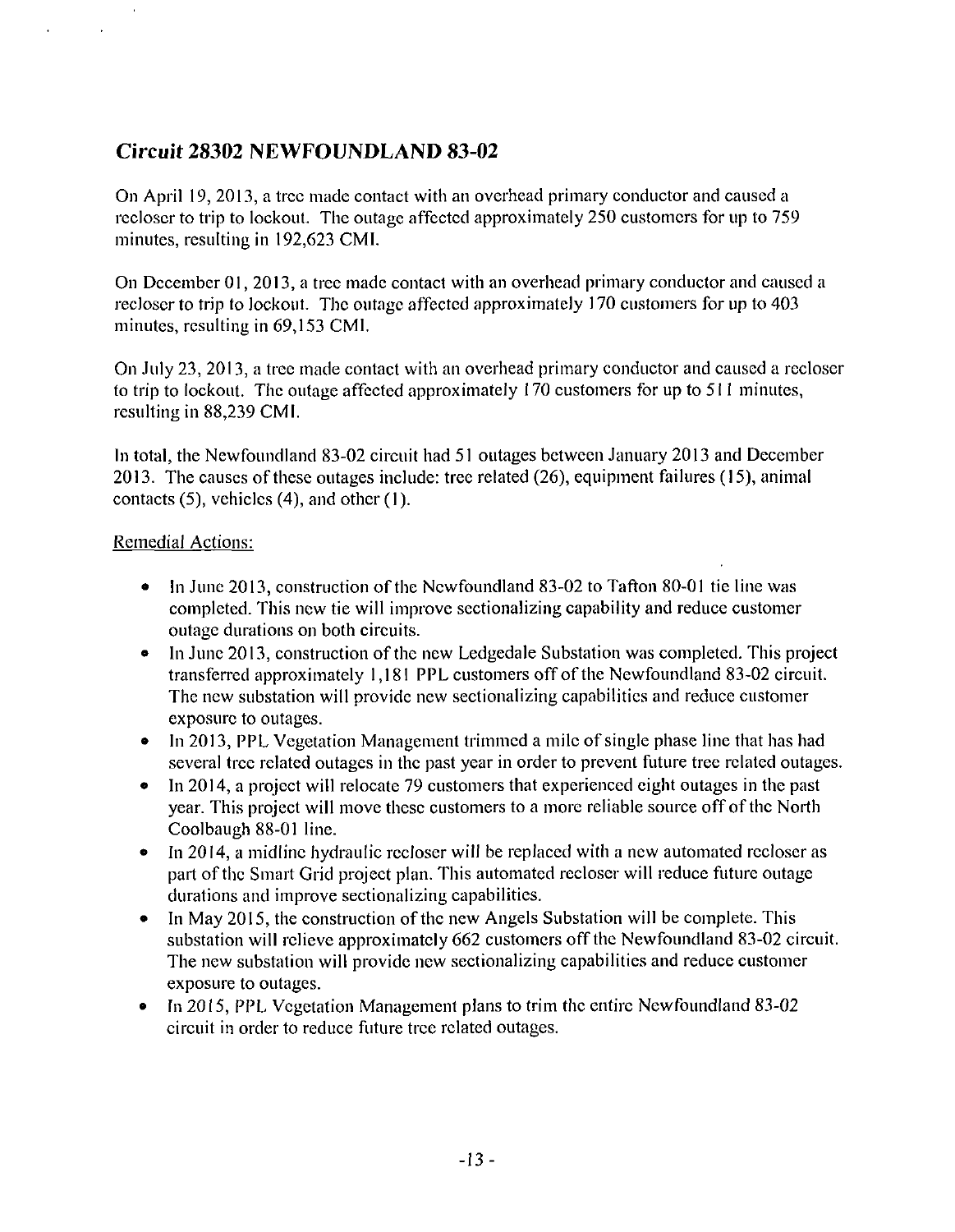*6) A comparison of established transmission and distribution inspection and maintenance goals/objectives versus actual results achieved during the year being reported on. Explanations of any variances shall be included.* 

 $\mathbf{z} = \mathbf{z} \times \mathbf{z}$  , where

| <b>Inspection &amp; Maintenance Goals/Objectives</b>                   | 2013<br><b>Budget</b> | 2013<br><b>Actual</b> | Variance<br>(%) |
|------------------------------------------------------------------------|-----------------------|-----------------------|-----------------|
| <b>Transmission</b>                                                    |                       |                       |                 |
| Transmission C-tag poles (# of poles)                                  | 312                   | 335                   | 7%              |
| Transmission arm replacements (# of sets)                              | 104                   | 96                    | $-8%$           |
| Transmission air break switch inspections (# of switches)              | 51                    | 49                    | $-4%$           |
| Transmission lightning arrester installations (# of sets)              | $\mathbf{0}$          | $\bf{0}$              | $N\Lambda$      |
| Transmission structure inspections (# of structures)                   | 1,600                 | 1,406                 | $-12%$          |
| Transmission tree side trim-Bulk Power (linear feet)                   | N٨                    | <b>NA</b>             | <b>ΝΑ</b>       |
| Transmission herbicide-Bulk Power (# of acres)                         | N٨                    | <b>NA</b>             | <b>ΝΑ</b>       |
| Transmission reclearing (# of miles) BES Only                          | 400                   | 400                   | $\bf{0}$        |
| Transmission reclearing (# of miles) 69 kV                             | 955                   | 932                   | $-2%$           |
| Transmission reclearing $(\# \text{ of miles})$ 138 kV                 | 637.34                | 637.34                | $0\%$           |
| Transmission danger tree removals-Bulk Power (# of<br>trees)           | $\bf{0}$              | $\bf{0}$              | $N\Lambda$      |
| <b>Substation</b>                                                      |                       |                       |                 |
| Substation batteries $($ # of activities $)$                           | 623                   | 651                   | 4%              |
| Circuit breakers (# of activities)                                     | 970                   | 1,357                 | 40%             |
| Substation inspections (# of activities)                               | 4,396                 | 4,505                 | $2\%$           |
| Transformer maintenance (# of activities)                              | 1,393                 | 1,432                 | 3%              |
| <b>Distribution</b>                                                    |                       |                       |                 |
| Distribution C-tag poles replaced $(# of poles)$                       | 1,344                 | 1,286                 | $-4%$           |
| C-truss distribution poles (# of poles)                                | 3,851                 | 4,002                 | 4%              |
| Capacitor (MVAR added)                                                 | 20                    | 29                    | 45%             |
| OCR replacements $(H \text{ of})$                                      | 750                   | 679                   | $-7%$           |
| Distribution pole inspections (# of poles)                             | 90,000                | 90,093                | $0\%$           |
| Distribution line inspections (# of miles)                             | 6,560                 | 6,447                 | $-2%$           |
| Group re-lamping (# of lamps)                                          | 18,379                | 18,885                | 3%              |
| Test sections of underground distribution cable                        | 800                   | 1,035                 | 5%              |
| Distribution tree trimming (# of miles)                                | 6,545                 | 6,530                 | $0\%$           |
| Distribution herbicide (# of acres)                                    | $\theta$              | $\bf{0}$              | NA              |
| Distribution >18" removals within $R/W$ (# of trees)                   | $\mathbf{0}$          | $\bf{0}$              | NA              |
| Distribution hazard tree removals outside R/W (# of<br>$ {\rm trees})$ | NA                    | 14,614                | See below.      |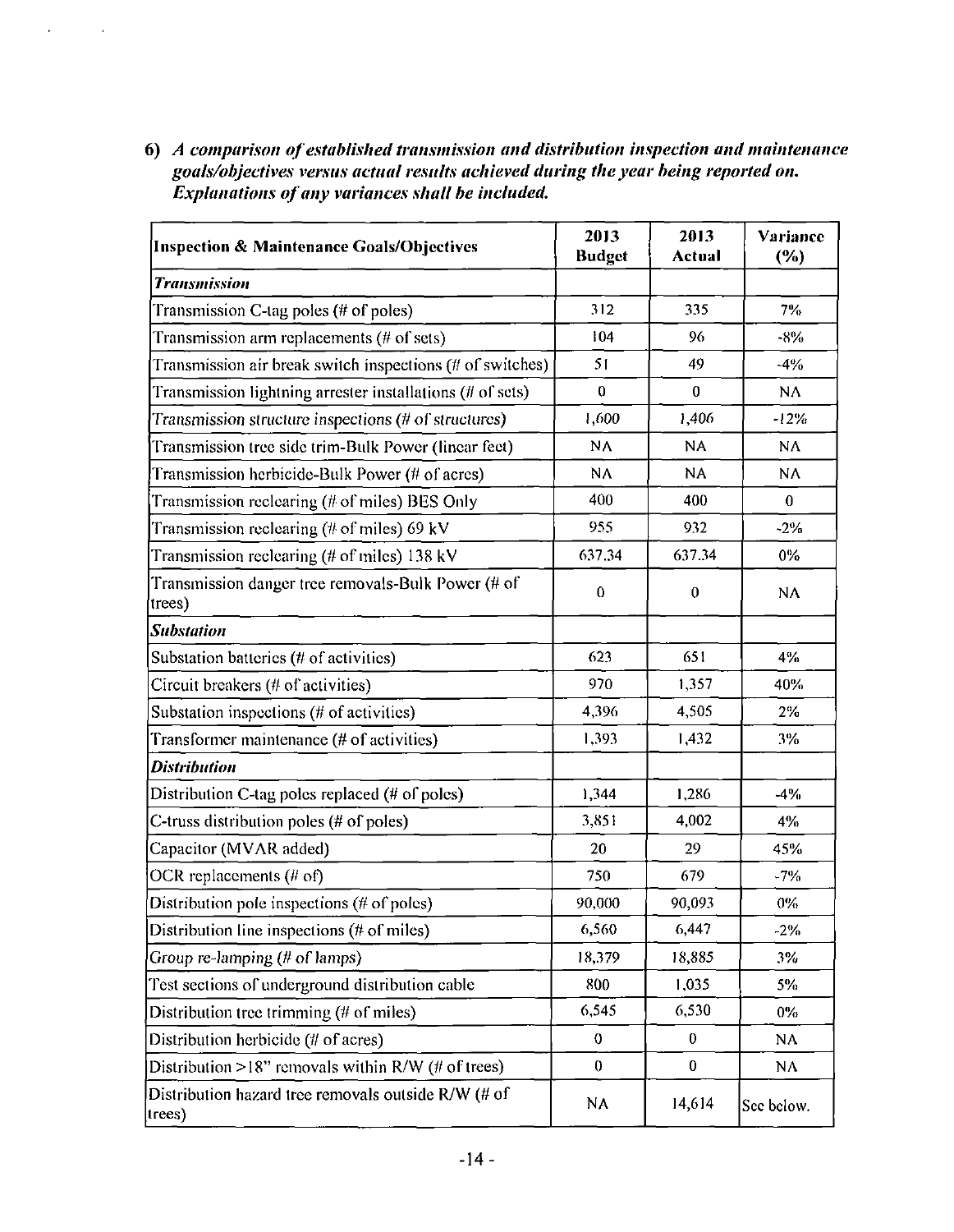| <b>Inspection &amp; Maintenance Goals/Objectives</b> | 2013<br><b>Budget</b> | 2013<br>Actual | Variance<br>$(\%)$ |
|------------------------------------------------------|-----------------------|----------------|--------------------|
| LTN manhole inspections $(\# \text{ of})$            | 706                   | 723            | 2%                 |
| LTN vault inspections $(H \circ f)$                  | 741                   | 739            | $0\%$              |
| [LTN network protector overhauls $(\# \text{ of})$ ] | 62                    | 60             | $-3%$              |
| LTN reverse power trip testing $(\# \text{ of})$     | 140                   | 129            | -8%                |

Explanation of variances greater than 10%:

Capacitor (MVAR added): A strategic decision related to reliability was made late in 2012 that increased the scope of capacitors in 2013.

Circuit Breakers (# of activities): To improve reliability, some maintenance planned for 2014 was advanced to 2013 to address observed mechanical problems.

Transmission Structure Inspections: 2013 scope was reduced after a re-prioritization of transmission lines to be inspected based on results of 2012 inspections. Cortcn steel structures were advanced and galvanized and painted structures were deferred to future years.

Distribution hazard tree removals outside R/W (# of trees): PPL Electric maintains a budget for distribution hazard trees but does not forecast a targeted number of trees due to the difficulty of predicting that number, which varies widely from year to year.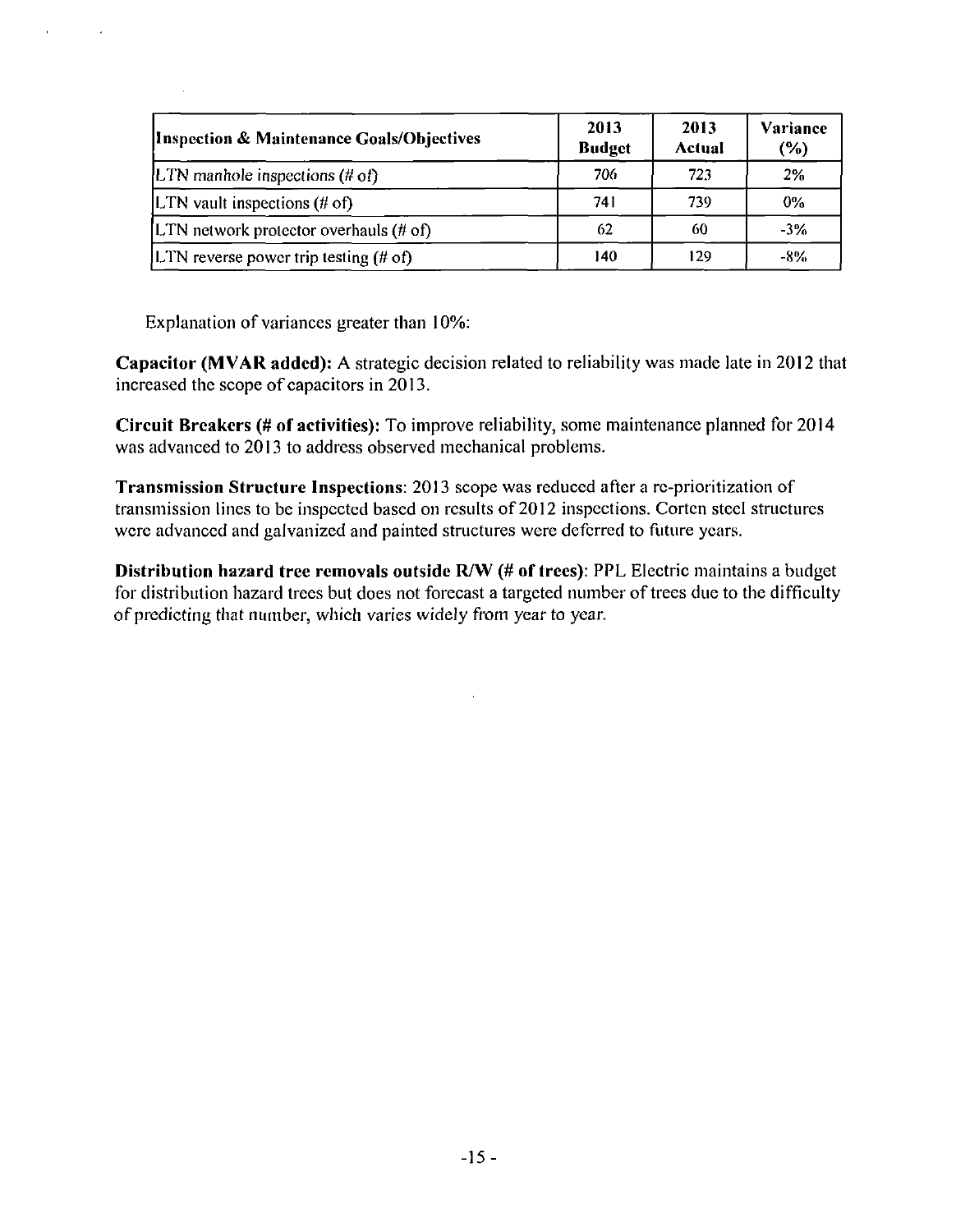*A comparison of budgeted versus actual transmission and distribution operation and maintenance expenses for the year being reported on in total and detailed by the EDC's own functional account code or FERC account code as available. Explanations of any variances 10% or greater shall be included.* 

| <b>Activity</b>              | 2013 Budget<br>(S1,000s) | 2013 Actual<br>(51,000s) | <b>Variance</b><br>$(\%)$ |
|------------------------------|--------------------------|--------------------------|---------------------------|
| Provide Electric Service     | 10,220                   | 8,755                    | $-14%$                    |
| <b>Vegetation Management</b> | 37,616                   | 52,026                   | 38%                       |
| <b>Customer Response</b>     | 71,242                   | 53,501                   | $-25%$                    |
| Reliability & Maintenance    | 62,977                   | 71,797                   | 14%                       |
| System Upgrade               | 524                      | 1,309                    | 150%                      |
| Customer Services/Accounts   | 125,104                  | 125,576                  | $0\%$                     |
| Other                        | 71,482                   | 55,348                   | $-23%$                    |
| Total O&M Expenses           | 379,165                  | 368,312                  | $-3\%$                    |

The following table provides operation and maintenance expenses for PPL Electric, as a whole, and includes the work identified in the response to Item (6).

Explanation of variances of 10% or greater:

 $\ddot{\phantom{a}}$ 

 $\lambda$ 

Provide Electric Service: For 2013 the Capital/Expense distribution of PES was slightly more capital intensive than forecast.

Vegetation Management: For 2013 Vegetation Management standards were aggressively increased, leading to more work and expense.

Customer Response: This activity was under budget as a result of a historically low number of outages, which in turn were partially attributable to the milder than normal weather.

Reliability & Maintenance: Relay Test was previously accounted for under Other, and was moved to Reliability & Maintenance in 2013.

System Upgrade: Transmission feasibility studies performed in 2013 caused this budget to exceed forecast.

Other: For 2013, consulting fees were under budget, wages were under budget due to vacancies, and there was a reduction of rental and maintenance costs for buildings. See also the change to Relay Test.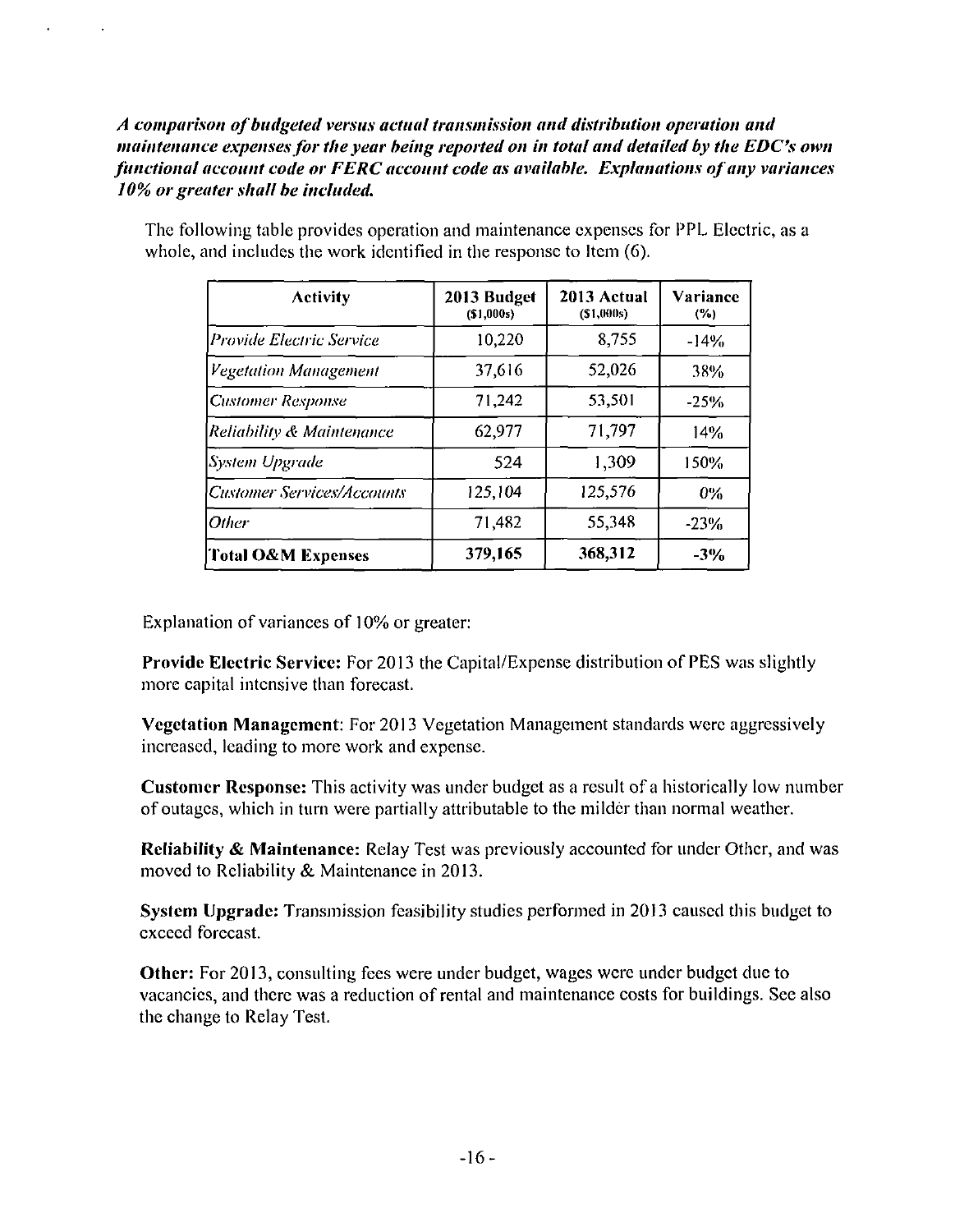*8) A comparison of budgeted versus actual transmission and distribution capital expenditures for the year being reported on in total and detailed by the EDC's own functional account code or FERC account code as available. Explanations of any variances 10% or greater shall be included.* 

| <b>Activity</b>                      | 2013<br><b>Budget</b><br>(S1,000s) | 2013<br>Actual<br>( \$1,000s) | Variance<br>$(\% )$ |
|--------------------------------------|------------------------------------|-------------------------------|---------------------|
| New Service/Revenue                  | 78,420                             | 80,777                        | 3%                  |
| <b>System Upgrade</b>                | 520,546                            | 538,269                       | 3%                  |
| <b>Reliability &amp; Maintenance</b> | 273,278                            | 273,471                       | $0\%$               |
| <b>Customer Response</b>             | 15,228                             | 9,903                         | $-35%$              |
| <b>Other</b>                         | 22,923                             | 21,628                        | $-6\%$              |
| <b>Total</b>                         | 910,395                            | 924,048                       | 2%                  |

The following table provides capital expenditures for PPL Electric, as a whole, which includes transmission and distribution activities.

Explanation of variances of 10% or greater:

 $\epsilon$ 

 $\ddot{\phantom{1}}$ 

 $\ddot{\phantom{0}}$ 

Customer Response This activity was under budget as a result of a historically low number of outages, which in turn were partially attributable to the milder than recently normal weather.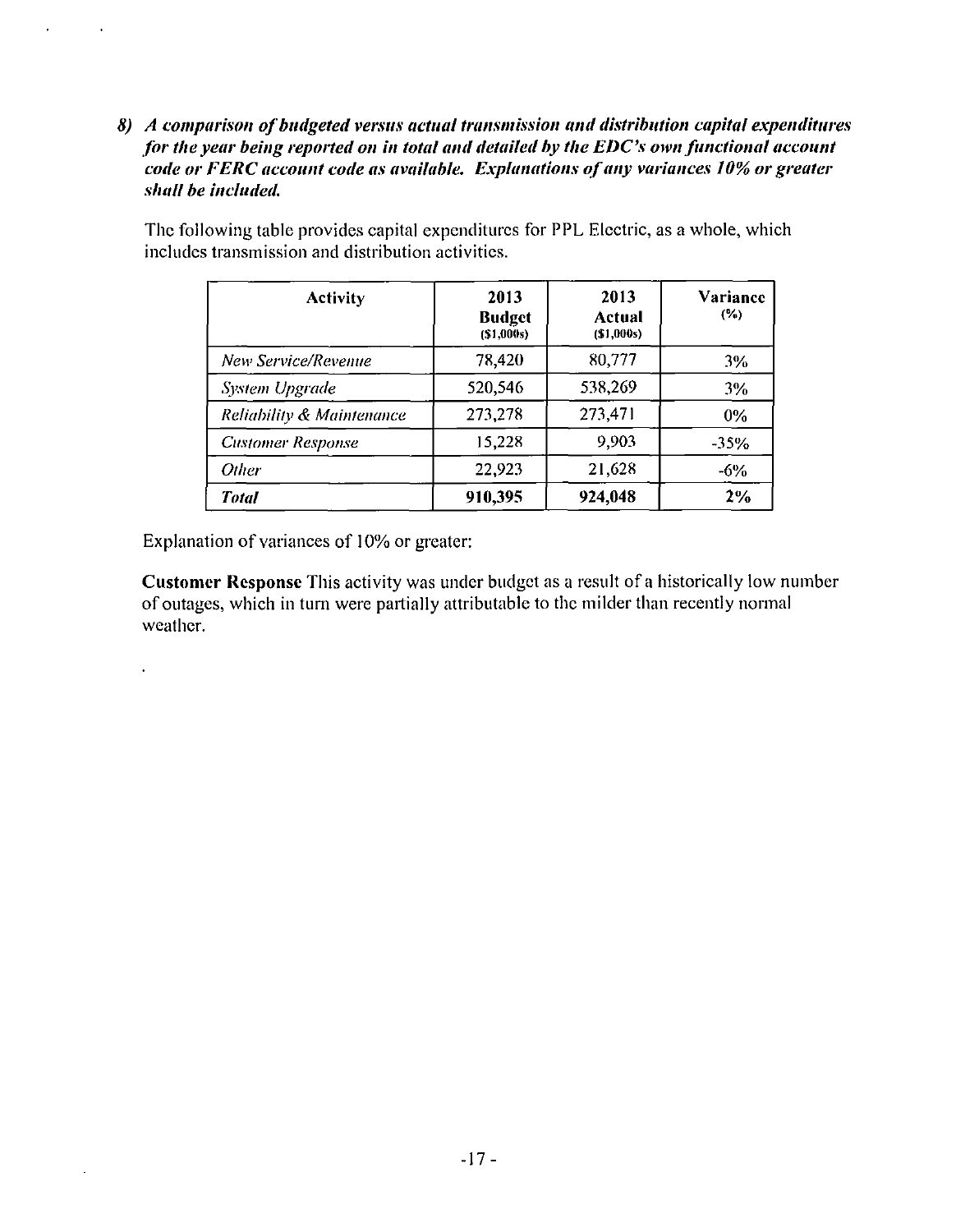*9) Quantified transmission and distribution inspection and maintenance goats/objectives for the current year detailed by system area (that is, transmission, substation and distribution).* 

 $\mathcal{A}^{\mathrm{max}}$ 

 $\sim$   $\sim$ 

 $\overline{a}$ 

| <b>Inspection &amp; Maintenance Goals/Objectives</b>       | 2014 Budget |
|------------------------------------------------------------|-------------|
| <b>Transmission</b>                                        |             |
| Transmission C-tag poles (# of poles)                      | 455         |
| Transmission arm replacements ( $#$ of sets)               | 0           |
| Transmission air break switch inspections (# of switches)  | 29          |
| Transmission lightning arrester installations (# of sets)  | 497         |
| Transmission structure inspections (# of structures)       | 1,270       |
| Transmission tree side trim-Bulk Power (linear feet)       | 0           |
| Transmission herbicide-Bulk Power (# of acres)             | $\bf{0}$    |
| Transmission reclearing (# of miles) BES Only              | 440         |
| Transmission reclearing $($ # of miles) 69 kV              | 1,030       |
| Transmission reclearing $(\# \text{ of miles})$ 138 kV     | 12.16       |
| <b>Substation</b>                                          |             |
| Substation batteries (# of activities)                     | 652         |
| Circuit breakers (# of activities)                         | 675         |
| Substation inspections (# of activities)                   | 4,539       |
| Transformer maintenance (# of activities)                  | 1,430       |
| <b>Distribution</b>                                        |             |
| Distribution C-tag poles replaced (# of poles)             | 1,416       |
| C-truss distribution poles ( $#$ of poles)                 | 5,367       |
| Capacitor (MVAR added)                                     | 18          |
| OCR replacements $($ <i>i</i> of $)$                       | 160         |
| Distribution pole inspections (# of poles)                 | 90,000      |
| Distribution line inspections (hours)                      | 7,446       |
| Group relamping (# of lamps)                               | 21,000      |
| Test sections of underground distribution cable            | 225         |
| Distribution tree trimming $(# of miles)$                  | 6,046.27    |
| Distribution herbicide (# of acres)                        | $N/\Lambda$ |
| Distribution >18" removals within $R/W$ (# of trees)       | N/A         |
| Distribution hazard tree removals outside R/W (# of trees) | N/A         |
| LTN manhole inspections $(\# \text{ of})$                  | 373         |
| LTN vault inspections $(\# \text{ of})$                    | 724         |
| LTN network protector overhauls (# of)                     | 79          |
| LTN reverse power trip testing $(# of)$                    | 136         |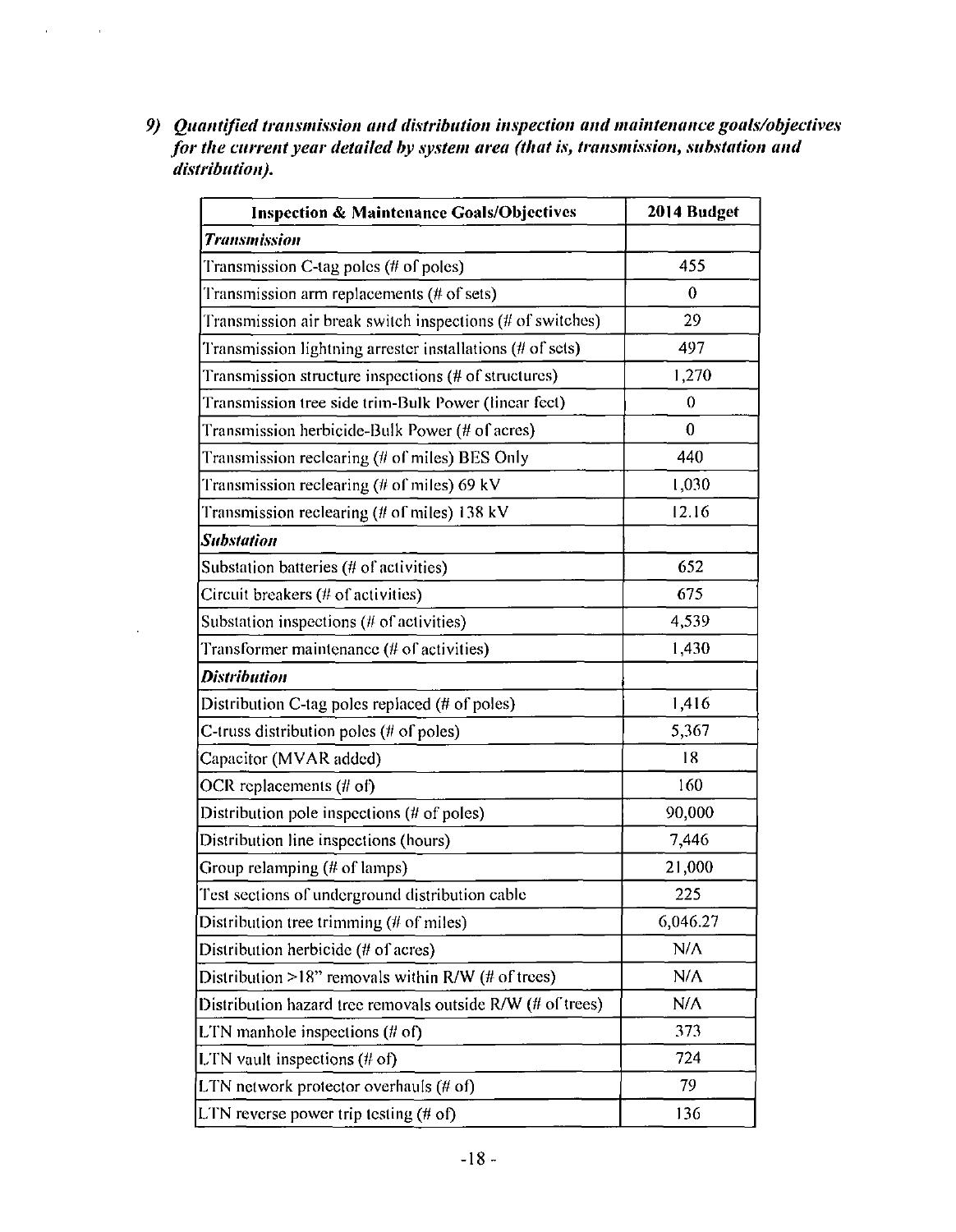#### *10) Budgeted transmission and distribution operation and maintenance expenses for the current year in total and detailed by the EDCs own functional account code or FERC account code as available.*

 $\mathbf{v} = \mathbf{v}$ 

 $\sim 100$ 

| The following table provides budgeted operation and maintenance expenses for PPL Electric, |
|--------------------------------------------------------------------------------------------|
| as a whole, and includes the work identified in the response to Item (9).                  |
|                                                                                            |

| Activity                   | 2014 Budget<br>(\$1,000s) |
|----------------------------|---------------------------|
| Provide Electric Service   | 9,273                     |
| Vegetation Management      | 43,537                    |
| Customer Response          | 65.573                    |
| Reliability & Maintenance  | 52.634                    |
| System Upgrade             | 454                       |
| Customer Services/Accounts | 125,753                   |
| Other                      | 40,183                    |
| Total O&M Expenses         | 337,407                   |

*11) Budgeted transmission and distribution capital expenditures for the current year in total and detailed hy the EDCs own functional account code or FERC account code as available.* 

The following table provides budgeted capital expenditures for PPL Electric, as a whole, and includes transmission and distribution activities.

| Activity                  | 2014 Budget<br>(S1,000s) |
|---------------------------|--------------------------|
| New Service/Revenue       | 70,116                   |
| System Upgrade            | 528,456                  |
| Reliability & Maintenance | 275,169                  |
| <b>Customer Response</b>  | 11,834                   |
| Other                     | 26,061                   |
| Total                     | 911,636                  |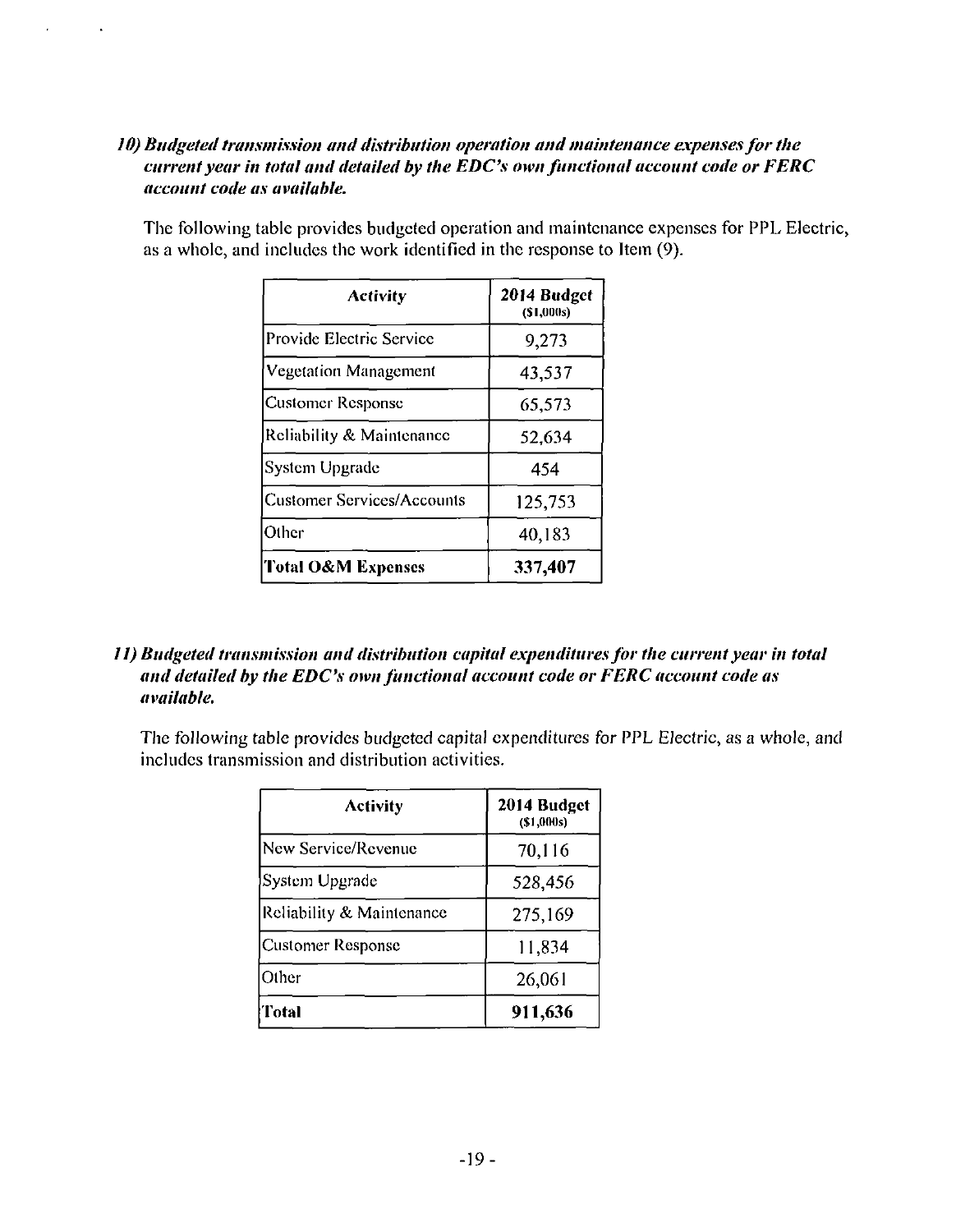#### *12) Significant changes, if any, to the transmission and distribution inspection and maintenance programs previously submitted to the Commission.*

 $\bar{\phantom{a}}$ 

 $\mathbf{z} = \mathbf{z}$ 

 $\sim 100$ 

In December of 2013, PPL Electric proposed replacing all three-phase OCRs with vacuum devices over a 10 year cycle, and eliminating the eight year replacement cycle for all 1-phase OCRs. After the 10-year change out, required maintenance would be reduced to the visual and infrared inspection programs outlined in PPL Electric's 2014-2015 Inspection, Maintenance, Repair and Replacement Plan. The Commission approved this change on January 3, 2014.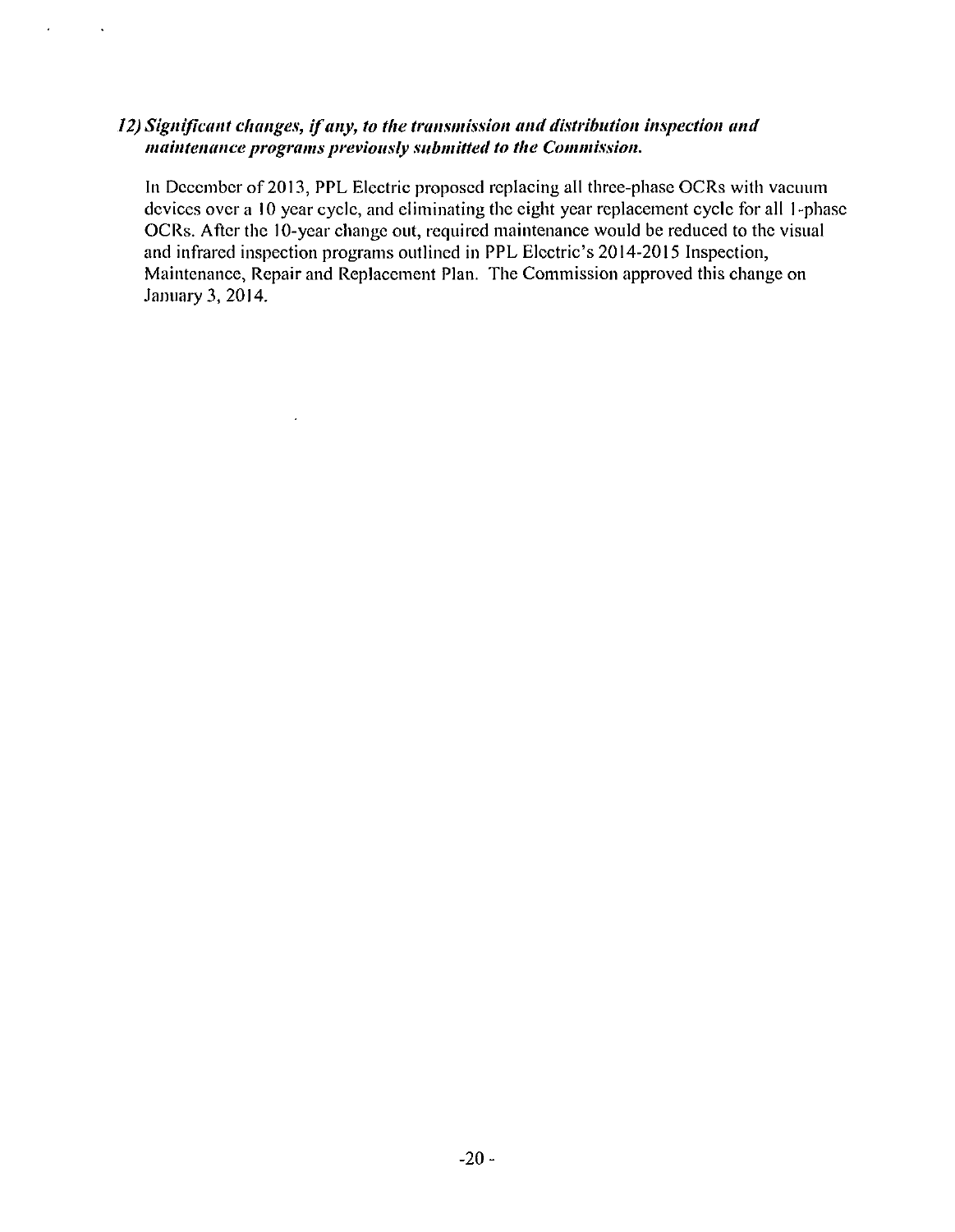

### APR 3 0 ZOH

# PA PUBLIC UTILITY COMMISSION<br>SECRETARY'S BUREAU

# **PPL Electric Utilities Corporation** *Transmission Programs & Procedures*

| Program                                                                           | <b>Activity</b>                                                                                                                                                                                                                                                                                                                                                            |
|-----------------------------------------------------------------------------------|----------------------------------------------------------------------------------------------------------------------------------------------------------------------------------------------------------------------------------------------------------------------------------------------------------------------------------------------------------------------------|
| Helicopter Inspections<br>- Routine                                               | Aerial linemen perform annual routine transmission line patrols<br>from a helicopter. They identify damaged or deteriorated<br>equipment. Engineers review the findings and develop plans for<br>repair or replacement.                                                                                                                                                    |
| Helicopter Inspections<br>$-$ Comprehensive                                       | Aerial linemen perform an overhead comprehensive inspection<br>of transmission line facilities on a four year cycle. Detailed<br>condition reports with close up digital photos are prepared for<br>each specific component problem found along the transmission<br>line and right of way. Engineers review the findings and<br>schedule corrective maintenance as needed. |
| <b>Helicopter Inspections</b><br>$-$ Emergency                                    | Aerial linemen perform patrols of transmission lines that<br>operate abnormally. This inspection focuses on identifying<br>damage that may have been caused by lightning, inclement<br>weather, equipment failure or vandalism. Because of the nature<br>of this work, corrective actions are usually expedited.                                                           |
| <b>Field Inspections</b><br>- Emergency                                           | Line personnel perform emergency foot patrols to inspect<br>transmission lines that operated abnormally. This inspection<br>focuses on identifying damage that may have been caused by<br>lightning, inclement weather, equipment failure or vandalism.<br>Due to the nature of this damage, corrective actions are<br>generally expedited.                                |
| Wood Pole<br>- Inspection, Treatment,<br>Replacement, Trussing<br>(reinforcement) | Line personnel examine wood poles for deterioration and<br>measure the degree of rot. Based on the results, the pole is<br>either scheduled for a future inspection, reinforcement for<br>extended life, or replacement.                                                                                                                                                   |
| Equipment Maintenance                                                             | During helicopter and foot patrols, equipment and facilities are<br>identified that require repairs. Based on need and criticality,<br>repairs are either scheduled or completed as soon as possible.                                                                                                                                                                      |
| Planned Replacement Programs                                                      | Line personnel and aerial linemen have completed the planned<br>replacement of all deteriorated spacers and dampers on 500kV<br>circuits. Line personnel also replace deteriorated wood arms<br>identified during condition monitoring inspections.                                                                                                                        |
| <b>Line Switches</b><br>$-$ Maintenance & Inspection                              | Line personnel inspect, maintain, and perform operational tests<br>on 138kV and 69kV line air break switches to assure proper<br>operation.                                                                                                                                                                                                                                |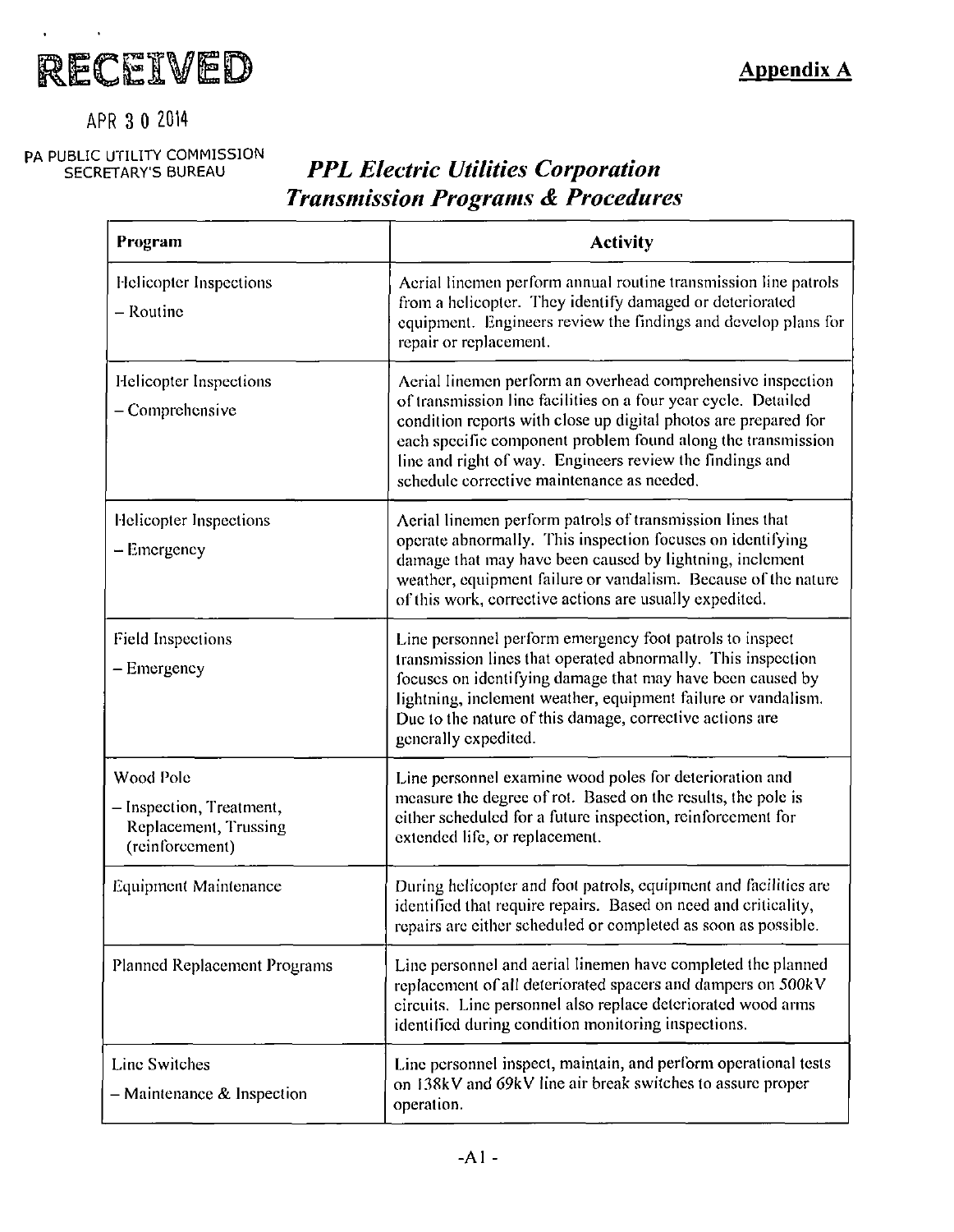# **Appendix A**

| Program              | <b>Activity</b>                                                                                                                         |
|----------------------|-----------------------------------------------------------------------------------------------------------------------------------------|
| Line Switch Upgrades | Line personnel install lightning arresters on 138kV and 69kV<br>line switches to increase system reliability.                           |
| Circuit Analysis     | Engineers analyze circuit loading and performance to identify<br>areas needing increased line capacity or improved line<br>reliability. |

 $\mathcal{L}^{\text{max}}_{\text{max}}$  and  $\mathcal{L}^{\text{max}}_{\text{max}}$ 

 $\label{eq:2} \frac{1}{\sqrt{2}}\int_{0}^{\infty}\frac{1}{\sqrt{2\pi}}\left(\frac{1}{\sqrt{2\pi}}\right)^{2}d\mu_{\rm{max}}^{2}$ 

 $\mathcal{L}^{\text{max}}_{\text{max}}$  , where  $\mathcal{L}^{\text{max}}_{\text{max}}$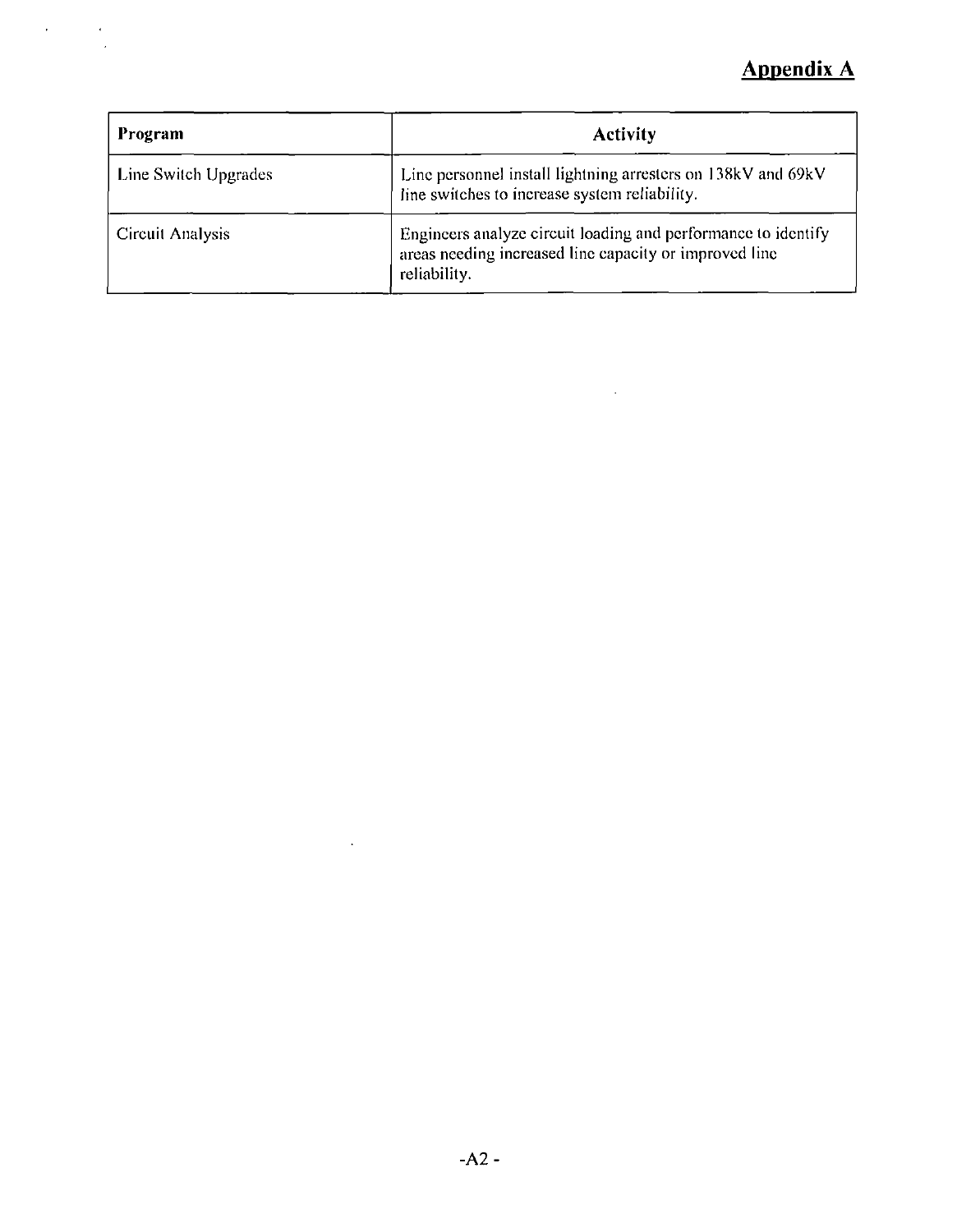

APR 3 0 2014

PA PUBLIC UTILITY COMMISSION SECRETARY'S BUREAU

# *PPL Electric Utilities Corporation Substation Programs & Procedures*

| Program                                      | <b>Activity</b>                                                                                                                                                                                                                                                                                                                                                                                                                                                                                                                                                                              |
|----------------------------------------------|----------------------------------------------------------------------------------------------------------------------------------------------------------------------------------------------------------------------------------------------------------------------------------------------------------------------------------------------------------------------------------------------------------------------------------------------------------------------------------------------------------------------------------------------------------------------------------------------|
| Load Survey                                  | Automatic monitoring devices such as Supervisory Control and<br>Data Acquisition (SCADA) provide continuous, real-time<br>loading information. Engineers review equipment loading and<br>identify facilities and transfer capabilities approaching capacity<br>limits. A portion of the load may be supplied from a different<br>source, the existing facilities may be upgraded, new lines and<br>equipment may be added, or a new substation may be built to<br>address capacity deficiencies.                                                                                             |
| Substation Inspection/Repair                 | Electricians inspect substations for security and equipment<br>reliability on a time based maintenance cycle. They attempt to<br>identify and correct potential equipment problems before a<br>failure or interruption of service occurs.                                                                                                                                                                                                                                                                                                                                                    |
| <b>Equipment Service</b>                     | Electricians perform operational tests on power transformers,<br>load tap changers ("LTC"), voltage regulators, circuit breakers,<br>circuit switchers, vacuum switches, air break switches and<br>transformer protective switches on a time based maintenance<br>cycle to assure that equipment is operating within established<br>parameters. Equipment serviced includes batteries, battery<br>chargers, protective relays, HV fuses and high-speed automatic<br>grounding switches. Depending on the type of equipment,<br>"service" can include actions other than operational testing. |
| Inspection & Overhaul                        | Electricians inspect and overhaul circuit breakers, wave traps,<br>ground switches, stick-operated disconnects, gang-operated<br>disconnects and motor-operated disconnects on a time based<br>maintenance cycle to assure proper operation.                                                                                                                                                                                                                                                                                                                                                 |
| Insulation Testing                           | Electricians perform power factor testing on power transformer,<br>potential transformers, lightning arresters, current transformers,<br>circuit breakers and power cables on a time based maintenance<br>cycle. Testing also includes other instrument transformers<br>(CCVTs, coupling capacitors, potential devices, etc.). They also<br>perform high-potential testing on air and vacuum circuit<br>breakers to assure proper operation.                                                                                                                                                 |
| Condition Monitoring of Station<br>Equipment | Technicians perform dissolved gas-in-oil, dielectric, oxygen,<br>and oil acidity tests for oil in power transformers and impedance<br>and capacity tests on station batteries to assure equipment is<br>within normal parameters. Periodically, AC power factor tests,<br>hi-potential tests, contact resistance tests and motion tests are<br>performed on circuit breakers. Oil dielectric testing is<br>conducted for oil circuit breakers.                                                                                                                                               |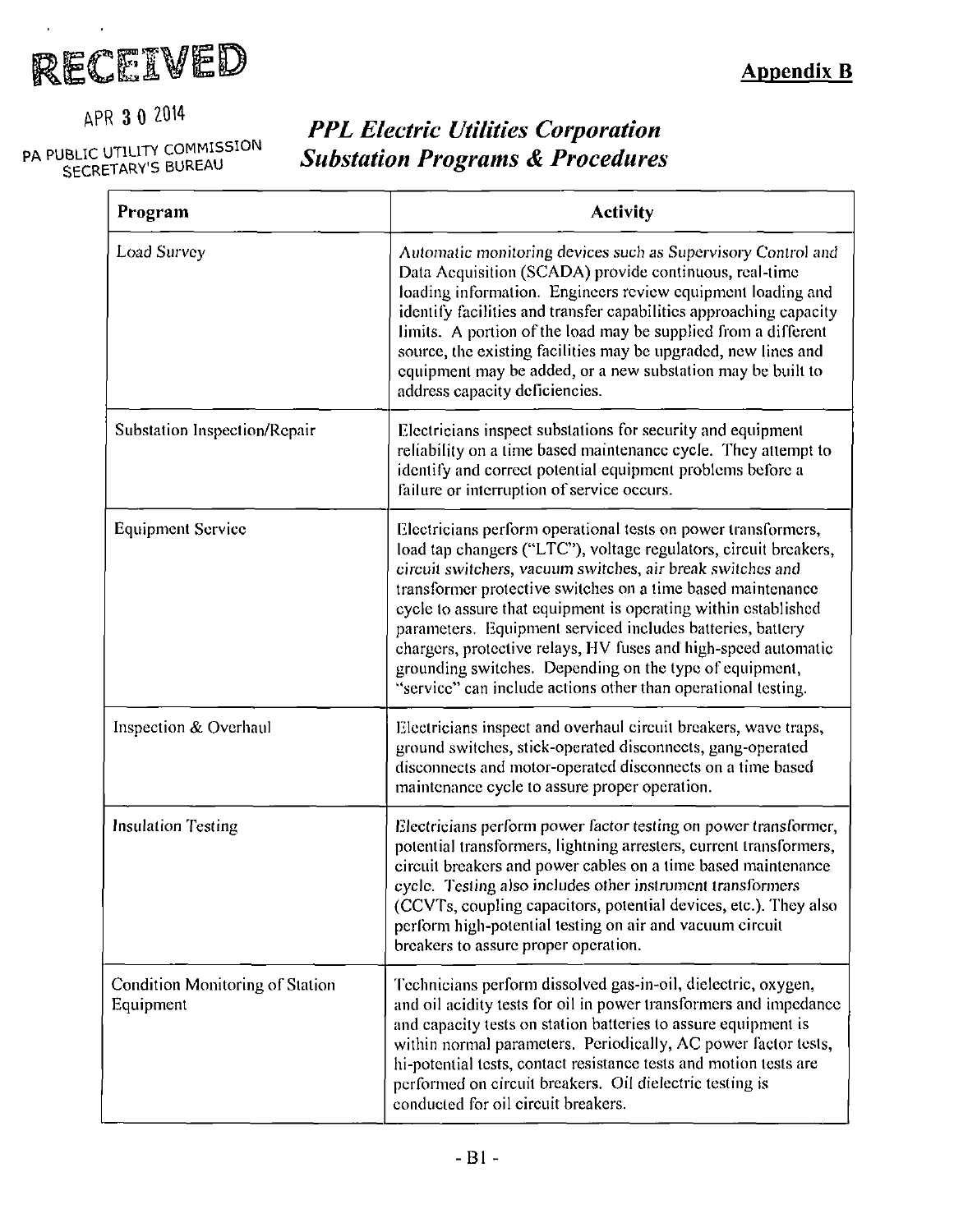# **Appendix B**

| Program                          | <b>Activity</b>                                                                                                                                                                                                                                |
|----------------------------------|------------------------------------------------------------------------------------------------------------------------------------------------------------------------------------------------------------------------------------------------|
| Thermographic Inspections        | Technicians perform thermography surveys of substation<br>facilities to identify components operating at elevated<br>temperature. Based on the findings, engineers develop plans to<br>repair or replace the component $(s)$ prior to failure. |
| Minor Improvements               | Maintenance activities may identify conditions where additions<br>or upgrades are needed to assure reliability. Engineers evaluate<br>the need and develop action plans and schedules to complete the<br>work.                                 |
| DC Station Service Improvements  | Repairmen identify deteriorated station batteries, battery<br>chargers and battery components. Engineers schedule repair or<br>replacement as necessary.                                                                                       |
| <b>Capacitor Bank Protection</b> | Engineers monitor the need for synchronous closing schemes on<br>vacuum switches on 69kv capacitor banks. They plan and<br>schedule installations as needed.                                                                                   |
| Area/Regional Supply             | Engineers develop specific projects aimed at improving capacity<br>shortfalls or replacing deteriorated or substandard station<br>equipment.                                                                                                   |
| <b>SCADA Replacement</b>         | Engineers identify deteriorating substation SCADA equipment<br>and develop plans to repair or replace it.                                                                                                                                      |

 $\mathbf{z} = \mathbf{z} \times \mathbf{z}$  ,  $\mathbf{z} = \mathbf{z}$ 

 $\hat{\mathbf{r}}$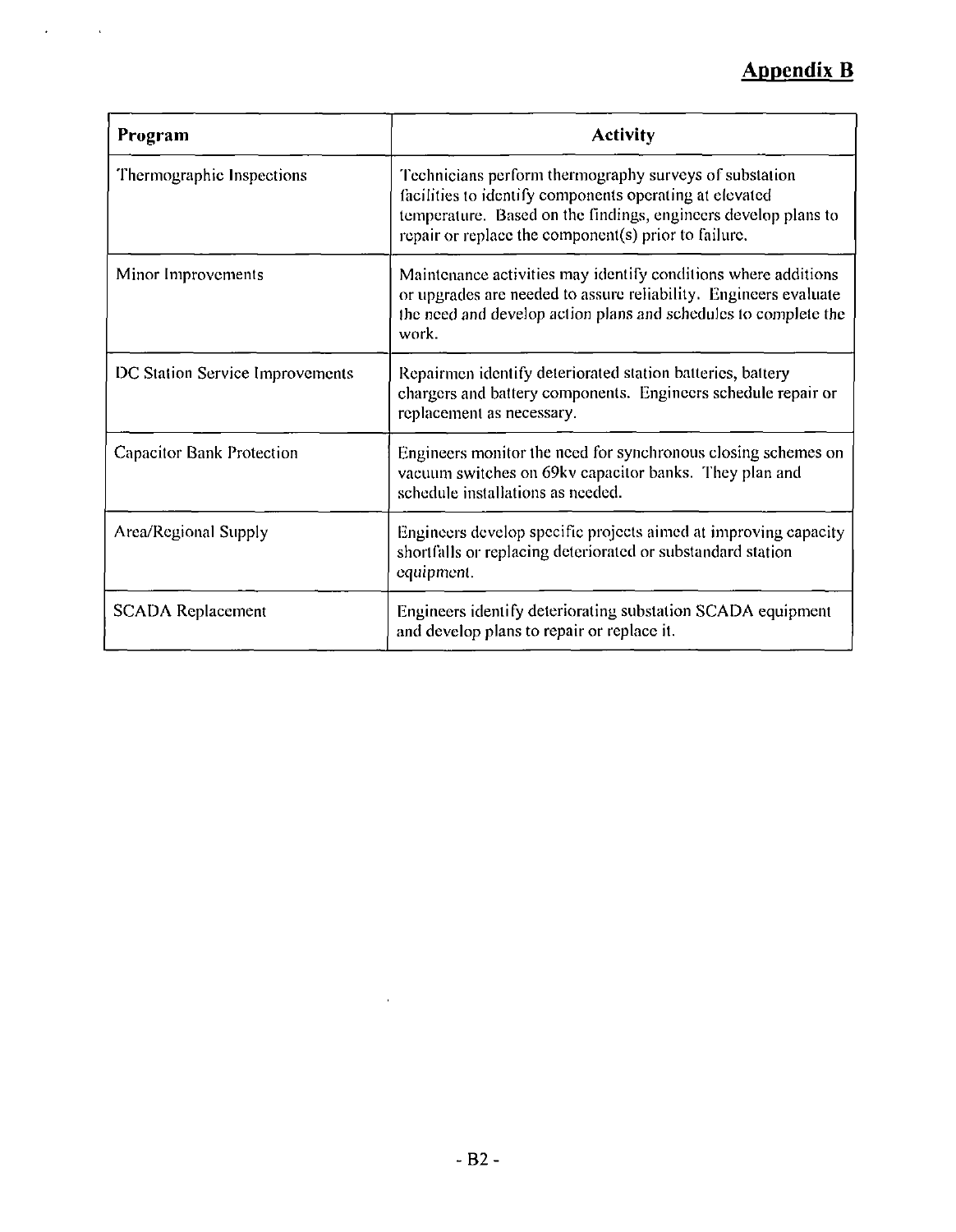

**Appendix C** 

APR 3 0 2014

#### PA PUBLIC UTILITY COMMISSION SECRETARY'S BUREAU

### *PPL Electric Utilities Corporation Distribution Programs & Procedures*

| Program                                                                                         | <b>Activity</b>                                                                                                                                                                                                                                                   |
|-------------------------------------------------------------------------------------------------|-------------------------------------------------------------------------------------------------------------------------------------------------------------------------------------------------------------------------------------------------------------------|
| Load Survey<br>$-$ of equipment that is not<br>continuously monitored                           | Line personnel measure the loading of facilities during peak<br>periods. Engineers use this data for system studies.                                                                                                                                              |
| Load Survey<br>$-$ by automatic monitoring devices                                              | Automatic monitoring devices such as SCADA provide<br>continuous, real-time loading information. Operators use this<br>data to assure that loads do not exceed design limits. Engineers<br>use this data for system studies.                                      |
| Circuit Analysis                                                                                | Engineers analyze circuit voltage profiles to balance loads and<br>to identify areas requiring voltage support to maintain required<br>voltage at the customer facility.                                                                                          |
| Voltage Regulator<br>$-$ Inspection & Maintenance                                               | Line personnel inspect existing equipment for potential failure,<br>and inspect and maintain controls and tap changers to assure<br>proper operation. Line personnel repair or replace any defective<br>equipment.                                                |
| Overhead Line Switch<br>$\sim$ Inspection & Maintenance                                         | Line personnel inspect switch installations to identify cracked or<br>broken insulators / bushings, stuck or misaligned blades,<br>insulation or gasket deterioration or other operational problems.<br>Line personnel repair or replace any defective equipment. |
| <b>Transformer Maintenance</b>                                                                  | Engineers analyze customer usage data to identify overloaded<br>transformers. Transformers that are heavily loaded are replaced<br>with higher capacity units or part of the load is transferred to<br>other nearby transformers.                                 |
| Wood Pole<br>- Inspection, Maintenance,<br>Replacement, Trussing, Fiber Wrap<br>(reinforcement) | Inspectors examine wood poles for deterioration and measure<br>the degree of rot. Based on the results, the pole is either<br>scheduled for a future inspection, reinforcement for extended<br>life or replacement.                                               |
| Overhead Line Inspection                                                                        | Line inspectors examine overhead facilities to identify<br>damaged, deteriorated or substandard equipment. Line<br>personnel repair or replace any defective equipment. Includes<br>visual and thermo-graphic inspections.                                        |
| Circuit Performance Review                                                                      | Engineers use the PPL Electric's Circuit Performance Index to<br>ascertain the need for additional circuit reviews / inspections.                                                                                                                                 |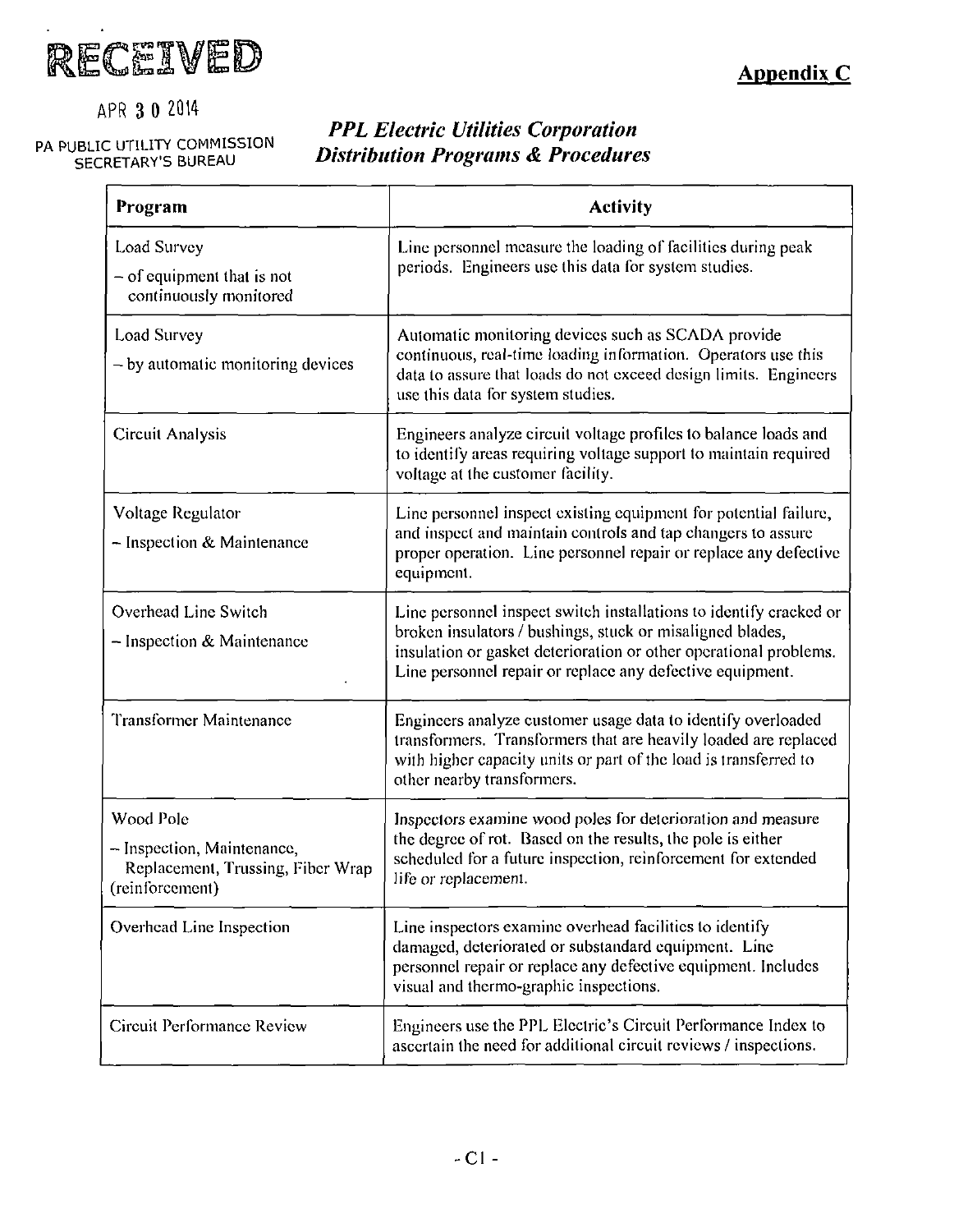# **Appendix C**

 $\overline{\phantom{a}}$ 

| Program                                                                     | <b>Activity</b>                                                                                                                                                                                                                                                                                                   |
|-----------------------------------------------------------------------------|-------------------------------------------------------------------------------------------------------------------------------------------------------------------------------------------------------------------------------------------------------------------------------------------------------------------|
| Underground Primary Cable<br>- Testing, Maintenance,<br>Replacement, Curing | Line personnel perform insulation and neutral tests on cable in<br>residential developments with potential problems to identify<br>deteriorated cable. Based on the results, the cable is placed<br>back in service, repaired or replaced.                                                                        |
| <b>LTN</b> Maintenance                                                      | Electricians will inspect, service, maintain and overhaul LTN<br>vaults, manholes, cables, transformers, low voltage network<br>protectors and primary transformer disconnect switches. Based<br>on results, defective equipment is either repaired or replaced.                                                  |
| <b>Public Damaged Facilities Review</b>                                     | A program aimed at identifying the locations of facilities that<br>have been damaged by public contact more than once.<br>Technicians evaluate those installations and, if relocation is<br>possible, schedule work to move the facilities.                                                                       |
| Underground Service Cable                                                   | Engineers resolve customer service problems that are due to<br>deteriorated service conductors.                                                                                                                                                                                                                   |
| <b>Oil Circuit Reclosers</b>                                                | Line personnel replace in-service oil circuit reclosers on a time<br>based maintenance cycle. Removed units are overhauled, tested<br>and returned to service.                                                                                                                                                    |
| Line Protection Equipment                                                   | Engineers perform load calculations to identify line protection<br>devices that are approaching their capacity limits. Devices are<br>replaced or upgraded to assure that they function properly.                                                                                                                 |
| Capacitor Installation                                                      | Engineers perform voltage profiles to determine the need,<br>location and size of any new voltage support equipment<br>required to maintain adequate service voltage levels at customer<br>facilities and provide needed reactive support for system<br>stability. Line personnel install the required equipment. |
| <b>Upgrade System Facilities</b>                                            | Engineers determine the need for additional capacity and design<br>new and upgraded facilities to assure system reinforcements are<br>constructed by the time they are needed.                                                                                                                                    |

 $\mathcal{A}^{\text{max}}_{\text{max}}$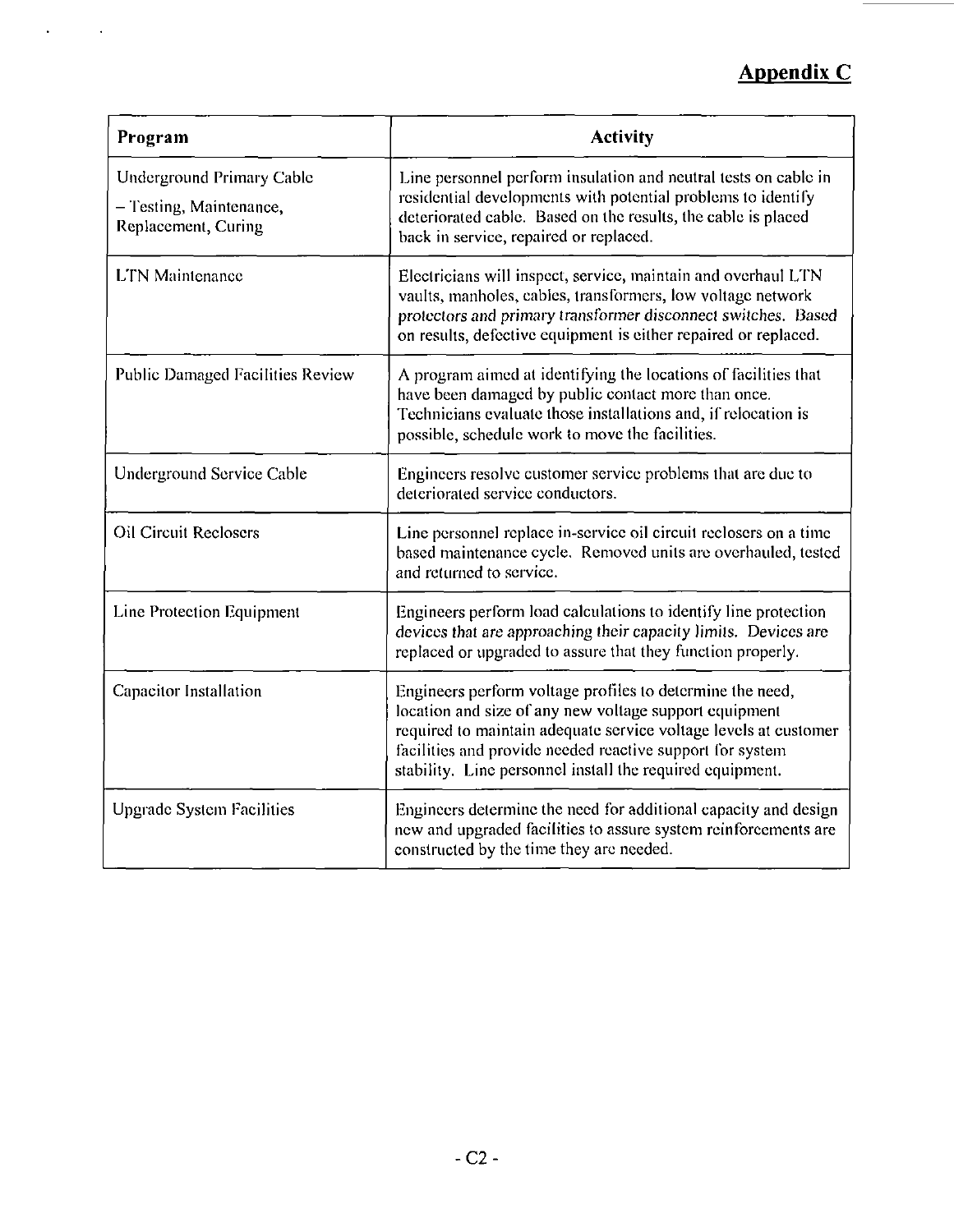| <b>PPL Electric Utilities Corporation</b>   |
|---------------------------------------------|
| <b>Vegetation Programs &amp; Procedures</b> |

 $\mathcal{A}(\mathcal{A})$  and  $\mathcal{A}(\mathcal{A})$ 

| Program               | <b>Activity</b>                                                                                                                                                                                                                                                                                                                  |
|-----------------------|----------------------------------------------------------------------------------------------------------------------------------------------------------------------------------------------------------------------------------------------------------------------------------------------------------------------------------|
| <b>Tree Pruning</b>   | Tree pruning is scheduled based on field conditions observed<br>and/or a system prioritization process. All pruning is done in<br>accordance with American National Standard for Tree Care<br>Operations-Tree, Shrub and Other Woody Plant Maintenance -<br>Standard Practices (ANSI A300).                                      |
| <b>Tree Removal</b>   | Trees located both within the right-of-way corridor and outside<br>the right-of-way that may be a threat to line performance/safety<br>are removed when it is feasible to do so.                                                                                                                                                 |
| Herbicide Application | Tall-growing, undesirable vegetation growing within the rights-<br>of-way corridors is selectively treated with herbicides. Low-<br>growing vegetation that does not represent a hazard to the safe,<br>reliable operation of PPL Electric's facilities is preserved<br>wherever possible.                                       |
| Reclearing            | Tall-growing, undesirable vegetation growing within the rights-<br>of-way corridors is selectively removed in those situations<br>where herbicides can't be utilized. Low-growing vegetation<br>that does not represent a hazard to the safe, reliable operation of<br>PPL Electric's facilities is preserved wherever possible. |



APR 3 0 ZOH

**BA PUBLIC UTILITY COMMISSION** SECRETARY'S BUREAU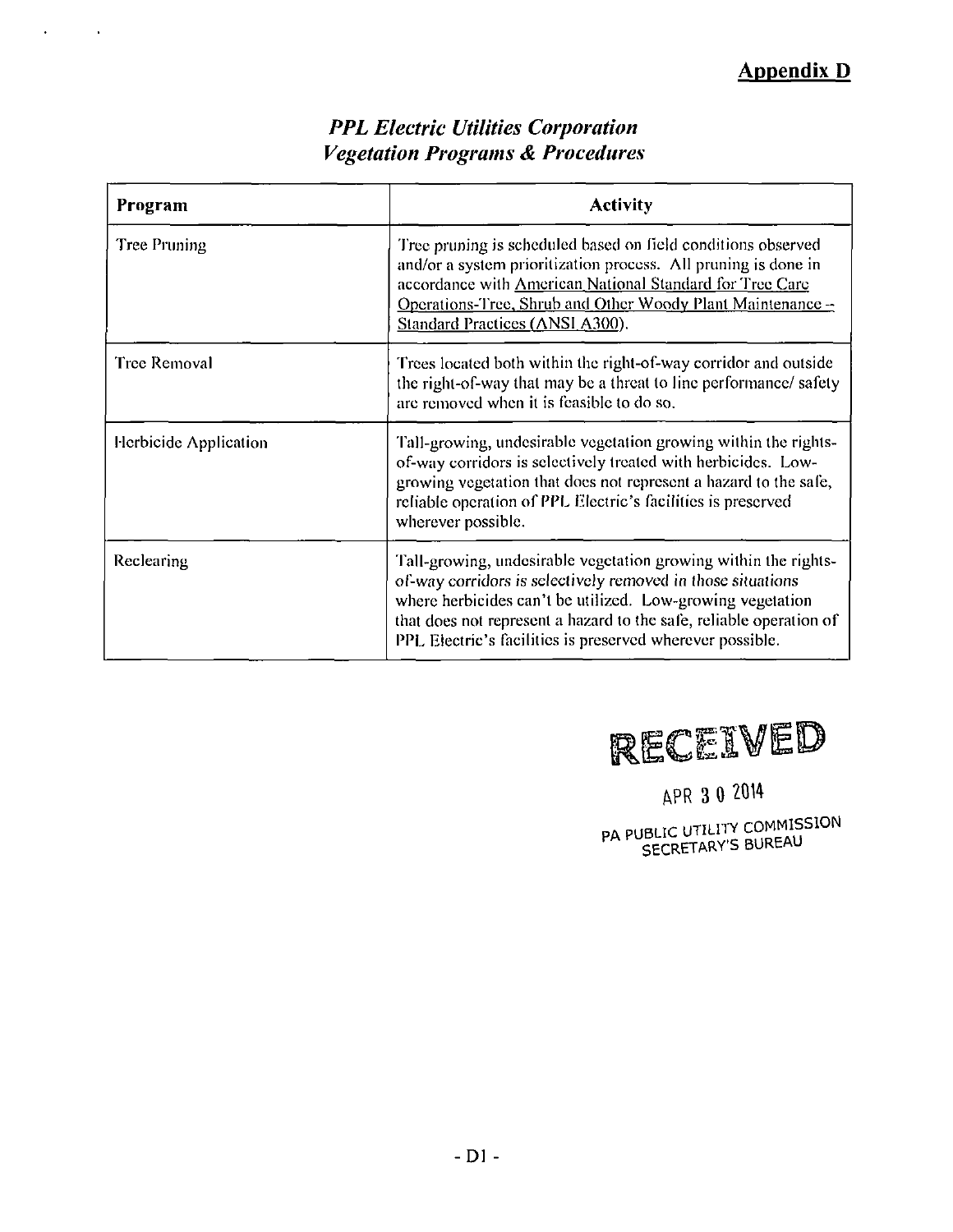### *PPL Electric Utilities Corporation Service Interruption Definitions*

Trouble Definitions: After field investigations and repairs are complete, PPL Electric linemen report the cause of each case of trouble. This information is electronically recorded as a "cause code" number when the job record is closed. PPL Electric cause codes are subdivided into four general classifications: Controllable, Non-Controllable, Public and Non-PPL. The definitions of the cause codes are:

| 10 – Improper Design                            | Controllable         | When an employee or agent of PPL Electric is<br>٠<br>responsible for an error of commission or omission<br>in the engineering or design of the distribution<br>system. (Facility Records personnel use only)            |
|-------------------------------------------------|----------------------|-------------------------------------------------------------------------------------------------------------------------------------------------------------------------------------------------------------------------|
| $11 -$ Improper<br>Installation                 | Controllable         | When an employee or agent of PPL Electric is<br>٠<br>responsible for an error of commission or omission<br>in the construction or installation of the distribution<br>system. (Facility Records personnel use only)     |
| 12 - Improper<br>Operation                      | Controllable         | When an employee or agent of PPL Electric is<br>$\bullet$<br>responsible for an error of commission or omission<br>in the operation or maintenance of the distribution<br>system. (Facility Records personnel use only) |
| $30 - Trees - Trimming$<br>Related <sup>8</sup> | Controllable         | Outages resulting from conductors contacted by tree<br>۰<br>growth within the clearance zone defined by the<br>current trimming specification (within the Right-of-<br>Way).                                            |
| $35 - Trees - Not$<br><b>Trimming Related</b>   | Non-<br>Controllable | Outages due to trees, but not related to lack of proper<br>tree trimming maintenance. This includes danger<br>timber blown into PPL Electric facilities, and trees or<br>limbs felled by the public.                    |
| $40 -$ Animals                                  | Controllable         | Any outage caused by an animal directly or<br>indirectly coming in contact with PPL Electric<br>facilities. This includes birds, squirrels, raccoons,<br>snakes, cows, etc.                                             |
| $41 - Vehicles$                                 | Public               | When cars, trucks or other types of vehicles or their<br>cargoes strike facilities causing a problem.                                                                                                                   |

RECEIVED

APR 3 0 2014

PA PUBLIC UTILITY COMMISSION SECRETARY'S BUREAU

 $<sup>8</sup>$  The title and description of this code have been revised for clarity. The purpose and application of the code have</sup> not changed.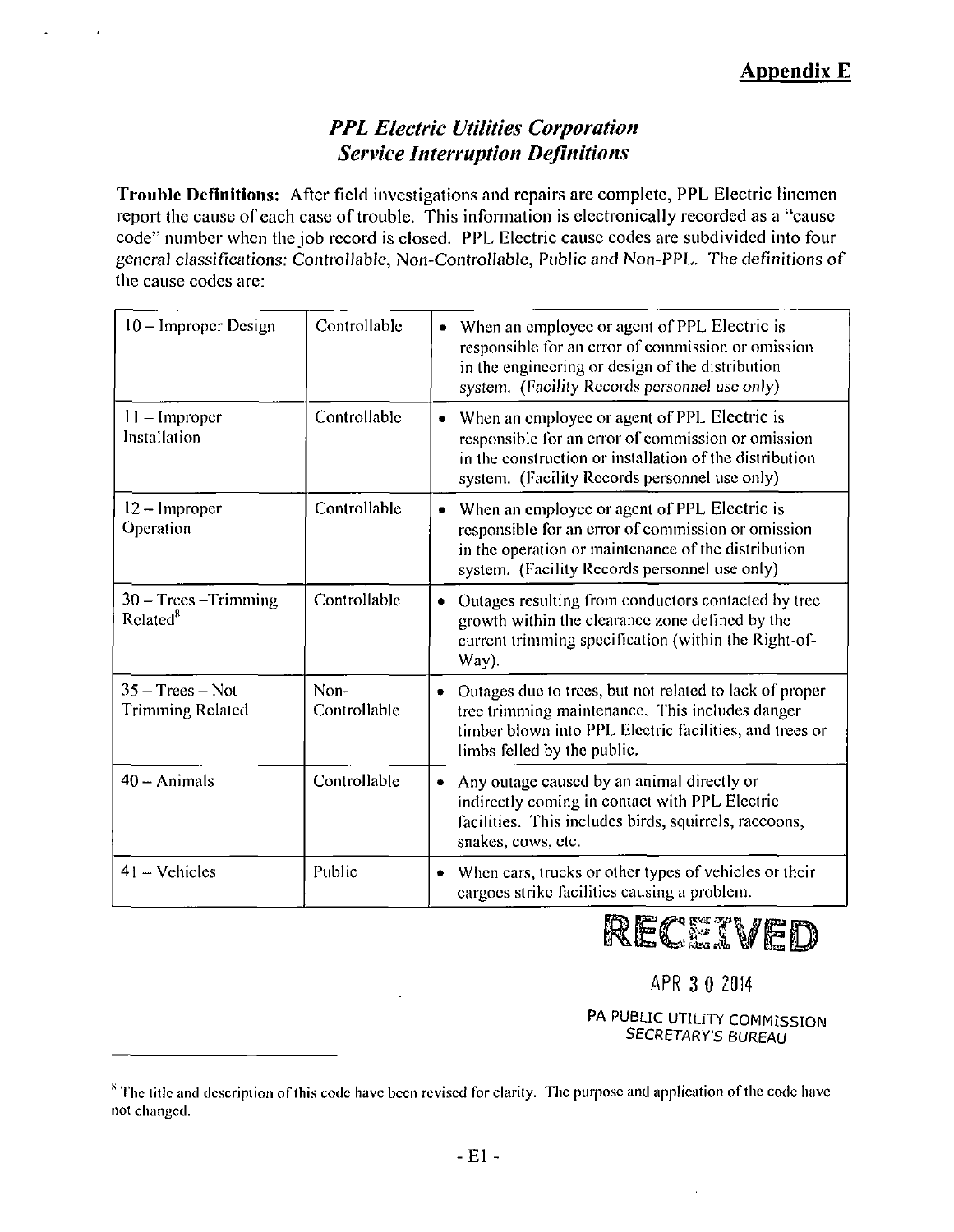### **Appendix E**

| 51 - Contact/Dig-in                         | Public       | • When work in the vicinity of energized overhead<br>facilities results in interruptions due to accidental<br>contact by cranes, shovels, TV antennas,<br>construction equipment (lumber, siding, ladders,<br>scaffolding, roofing, etc.).<br>When contact is made by a non-employee with an |
|---------------------------------------------|--------------|----------------------------------------------------------------------------------------------------------------------------------------------------------------------------------------------------------------------------------------------------------------------------------------------|
| $60 -$ Equipment Failure                    | Controllable | underground facility causing interruption.<br>Outages resulting from equipment failures caused by<br>corrosion or contamination from build-up of<br>materials, such as cement dust or other pollutants.                                                                                      |
|                                             |              | Outages resulting from a component wearing out due<br>٠<br>to age or exposure, including fuse tearing or<br>breaking.                                                                                                                                                                        |
|                                             |              | • Outages resulting from a component or substance<br>comprising a piece of equipment failing to perform<br>its intended function.                                                                                                                                                            |
|                                             |              | • Outages resulting from a failure that appears to be<br>the result of a manufacturer's defect or cannot be<br>described by any other code indicating the specific<br>type of failure.                                                                                                       |
| 77 - Non-PPL Problem<br>$-$ Other           | Non-PPL      | Where no PPL Electric or customer facilities were<br>affected, and no repair or restoration was carried out<br>on PPL Electric equipment.                                                                                                                                                    |
| 78 - Non-PPL Problem<br>- Customer Facility | Non-PPL      | • Where no PPL Electric facilities were affected, and<br>no repair or restoration was carried out on PPL<br>Electric equipment.                                                                                                                                                              |
| $80 -$ Scheduled Outage <sup>9</sup>        | Controllable | Interruptions under the control of a PPL Electric<br>switchman or direction of a PPL Electric System<br>Operator for the purpose of performing scheduled<br>maintenance, repairs and capacity replacements for<br>the safety of personnel and the protection of<br>equipment.                |
|                                             |              | Includes requests from customers for interruption of<br>PPL Electric facilities.                                                                                                                                                                                                             |

 $\overline{a}$ 

 $\ddot{\phantom{1}}$ 

 $<sup>9</sup>$  Interruptions under the control of a PPL Electric switchman or the direction of a PPL Electric System Operator for</sup> the purpose of isolating damaged facilities to make repairs arc reported using the initial cause ofthe damage when the interruption is taken immediately, but arc reported as scheduled outage when the interruption is postponed.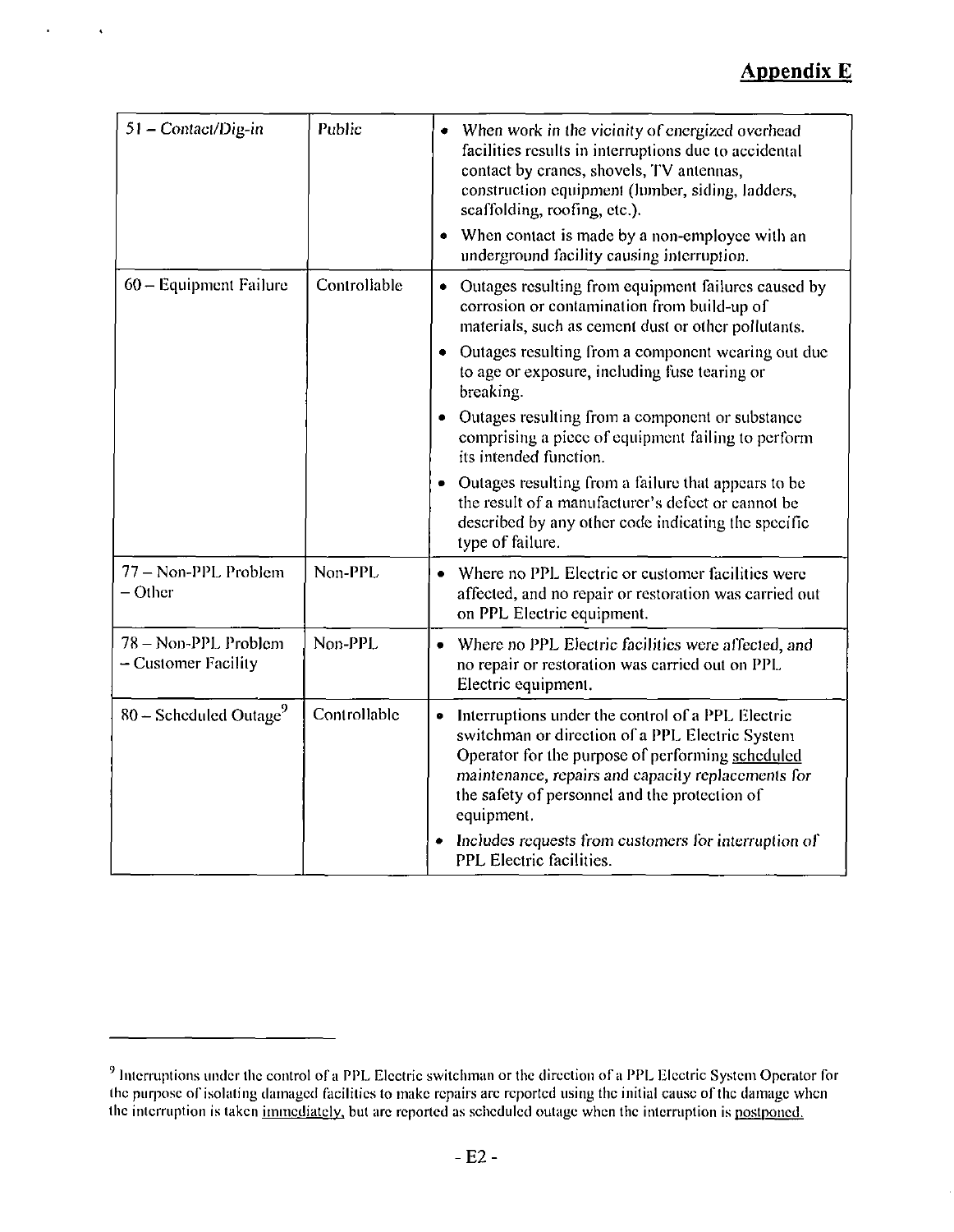# **Appendix E**

| 85 – Directed by Non-<br>PPL Authority <sup>10</sup>             | Non-<br>Controllable | Interruptions under the control of a PPL Electric<br>switchman or direction of a PPL Electric System<br>Operator for the purpose of dropping load or<br>isolating facilities upon request during emergency<br>situations.                                                                                      |
|------------------------------------------------------------------|----------------------|----------------------------------------------------------------------------------------------------------------------------------------------------------------------------------------------------------------------------------------------------------------------------------------------------------------|
|                                                                  |                      | Interruptions which cannot be postponed or<br>scheduled for a later time, and include situations like<br>load curtailment during system emergencies, and<br>requests of civil authorities such as fire departments,<br>police departments, civil defense, etc. for<br>interruption of PPL Electric facilities. |
| $90 - Other -$<br>Controllable (Lineman<br>provides explanation) | Controllable         | Interruptions caused by phase to phase or phase to<br>٠<br>neutral contacts, resulting from sleet or ice dropping<br>off conductors, galloping conductors, or any other<br>phase to phase or phase to neutral contact where<br>weather is a factor.                                                            |
|                                                                  |                      | Interruptions resulting from excessive load that cause<br>۰<br>that facility to fail.                                                                                                                                                                                                                          |
|                                                                  |                      | When restoration of service to a facility, which had<br>been interrupted for repairs or other reasons, causes<br>an additional interruption to another facility which<br>had not been involved in the initial interruptions.                                                                                   |
|                                                                  |                      | Controllable interruptions or Power Service<br>Problems whose cause is not described by one of the<br>previous controllable cause codes.                                                                                                                                                                       |
| 96 - Nothing Found                                               | Non-<br>Controllable | When no cause for the interruption can be found.                                                                                                                                                                                                                                                               |
|                                                                  |                      | • When there is no evidence of equipment failure,<br>damage or contact after line patrol is completed.<br>This could be the case during a period of heavy<br>thunder and lightning, when a line fuse blows or a<br>single phase OCR locks open.                                                                |
|                                                                  |                      | When closed for test, the fuse holds or the OCR<br>$\bullet$<br>remains closed. A patrol of the tap reveals nothing.                                                                                                                                                                                           |
| 98 - Other Public<br>(Lineman provides<br>explanation)           | Public               | All outages resulting from gunfire, civil disorder,<br>$\bullet$<br>objects thrown, or any other act intentionally<br>committed for the purpose of disrupting service or<br>damaging company facilities.                                                                                                       |

<sup>&</sup>lt;sup>10</sup> The title of this code has been revised for clarity. The purpose and application of the code has not changed.